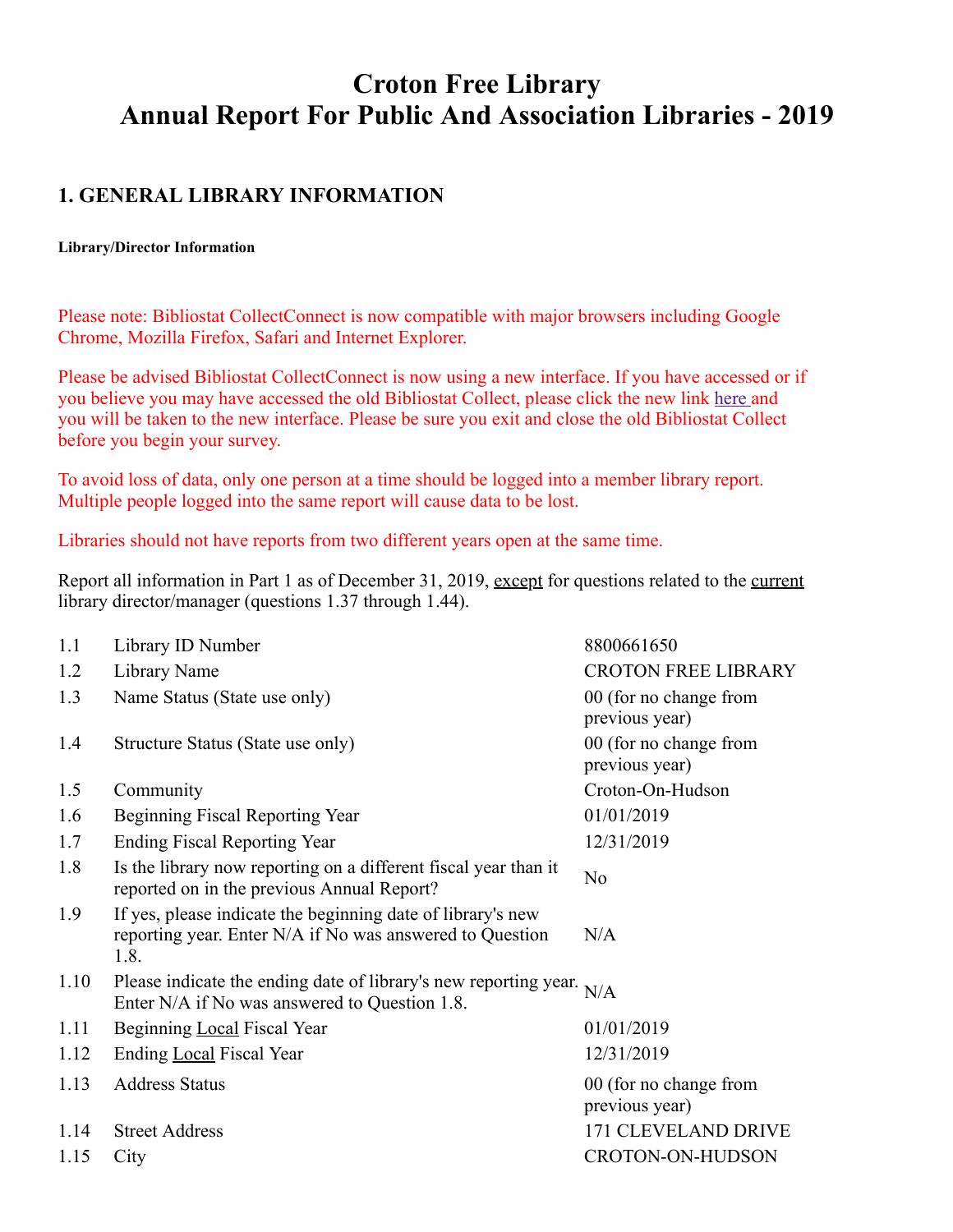| 1.16         | Zip Code                                                                                                                                                                                          | 10520                            |
|--------------|---------------------------------------------------------------------------------------------------------------------------------------------------------------------------------------------------|----------------------------------|
| 1.17         | <b>Mailing Address</b>                                                                                                                                                                            | 171 CLEVELAND DRIVE              |
| 1.18         | City                                                                                                                                                                                              | CROTON-ON-HUDSON                 |
| 1.19         | Zip Code                                                                                                                                                                                          | 10520                            |
| 1.20         | Telephone Number (enter 10 digits only and hit the Tab key;<br>enter N/A if no telephone number)                                                                                                  | $(914)$ 271-6612                 |
| 1.21         | Fax Number (enter 10 digits only and hit the Tab key; enter<br>$N/A$ if no fax number)                                                                                                            | $(914)$ 271-0931                 |
| 1.22         | E-Mail Address to Contact the Library (Enter N/A if no e-<br>mail address)                                                                                                                        | jbourdon@wlsmail.org             |
| 1.23         | Library Home Page URL (Enter N/A if no home page URL)                                                                                                                                             | www.crotonfreelibrary.org        |
| 1.24         | Population Chartered to Serve (per 2010 Census)                                                                                                                                                   | 9,454                            |
| 1.25         | Indicate the type of library as stated in the library's charter<br>(select one):                                                                                                                  | <b>ASSOCIATION</b>               |
| 1.26         | Indicate the area chartered to serve as stated in the library's<br>charter (select one):                                                                                                          | Other                            |
| 1.27         | During the reporting year, has there been any change to the<br>library's legal service area boundaries? Changes must be the<br>result of a Regents charter action. Answer Y for Yes, N for<br>No. | $\mathbf N$                      |
| 1.28         | Indicate the type of charter the library currently holds (select<br>one):                                                                                                                         | Absolute                         |
| 1.29         | Date the library was granted its absolute charter or the date of<br>the provisional charter if the library does not have an absolute 12/17/1948<br>charter                                        |                                  |
| 1.30         | Date the library was last registered                                                                                                                                                              | 12/09/1938                       |
| 1.31         | Federal Employer Identification Number                                                                                                                                                            | 131739949                        |
| 1.32         | County                                                                                                                                                                                            | <b>WESTCHESTER</b>               |
| 1.33         | <b>School District</b>                                                                                                                                                                            | Croton-Harmon School<br>District |
| 1.34         | Town/City                                                                                                                                                                                         | Town of Cortlandt                |
| 1.35         | Library System                                                                                                                                                                                    | Westchester Library System       |
|              | THESE QUESTIONS ARE FOR NYC LIBRARIES ONLY, PLEASE PROCEED TO THE                                                                                                                                 |                                  |
|              | <b>NEXT QUESTION.</b>                                                                                                                                                                             |                                  |
|              | 1.36a President/CEO Name                                                                                                                                                                          |                                  |
|              | 1.36b President/CEO Phone Number                                                                                                                                                                  |                                  |
|              | 1.36c President/CEO Email                                                                                                                                                                         |                                  |
|              | NOTE: For questions 1.37 through 1.44, report all information for the current library                                                                                                             |                                  |
|              | director/manager.                                                                                                                                                                                 |                                  |
| 1.37         | First Name of Library Director/Manager                                                                                                                                                            | Jesse                            |
| 1.38         | Last Name of Library Director/Manager                                                                                                                                                             | Bourdon                          |
| 1.39         | NYS Public Librarian Certification Number                                                                                                                                                         | 26469                            |
| 1.40         | What is the highest education level of the library<br>manager/director?                                                                                                                           | Master's Degree                  |
| 1.41<br>1.42 | If the library manager/director holds a Master's Degree, is it a<br>Master's Degree in Library/Information Science?<br>Do all staff working in the budgeted Librarian (certified)                 | Y<br>Y                           |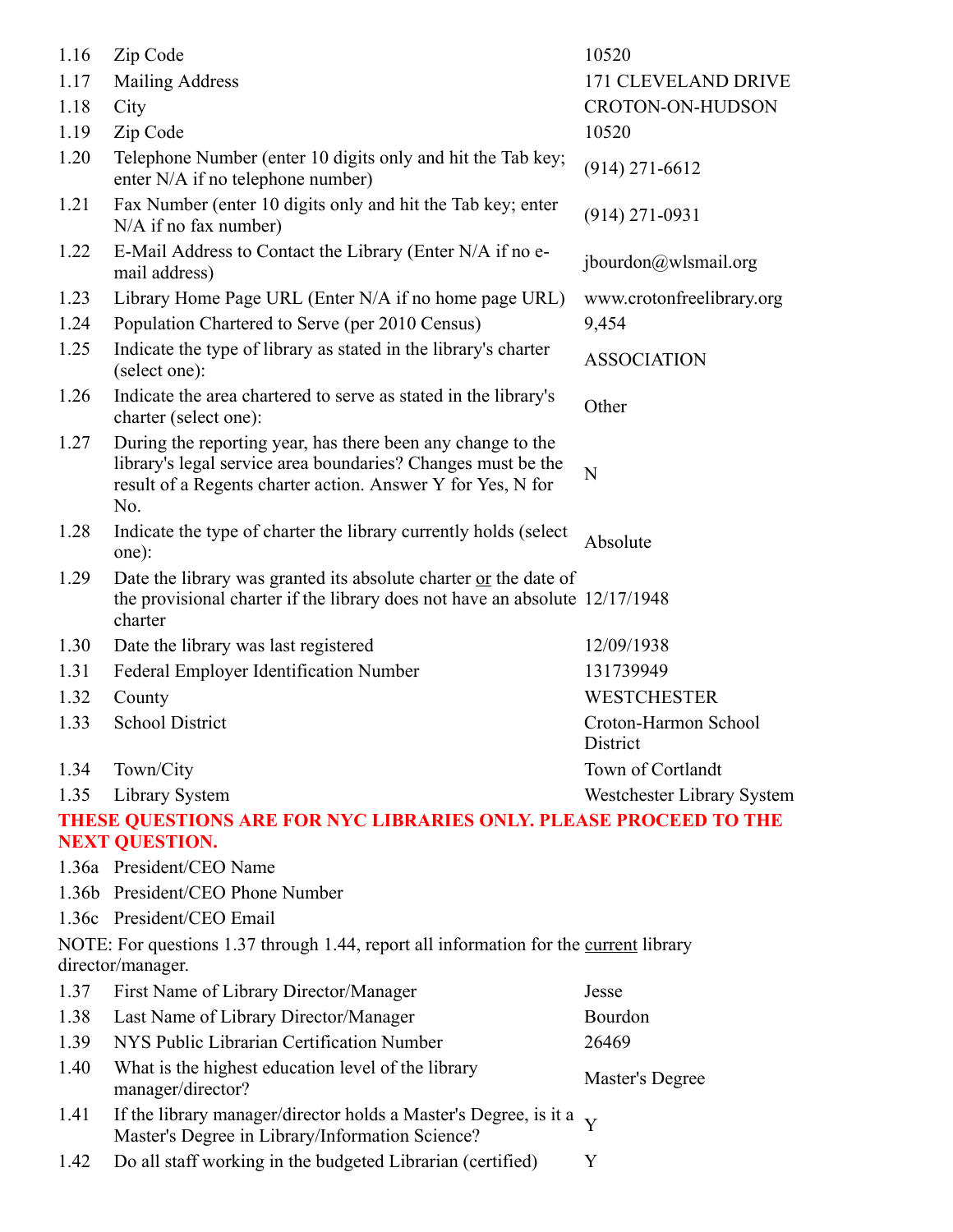|      | positions reported in 6.4 have an active NYS Public Librarian<br>Certificate? If No, list the name and e-mail address of each<br>staff member without an active certificate in a Note.                                                                                                                  |                       |
|------|---------------------------------------------------------------------------------------------------------------------------------------------------------------------------------------------------------------------------------------------------------------------------------------------------------|-----------------------|
| 1.43 | E-mail Address of the Director/Manager                                                                                                                                                                                                                                                                  | ibour don@wlsmail.org |
| 1.44 | Fax Number of the Director/Manager                                                                                                                                                                                                                                                                      | $(914)$ 271-0931      |
| 1.45 | Is the library a member of the New York State and Local<br>Retirement System?                                                                                                                                                                                                                           | N                     |
| 1.46 | Does the library charge fees for library cards to people<br>residing outside the system's service area?                                                                                                                                                                                                 | N                     |
| 1.47 | Was all or part of the library's funding subject to a public<br>vote(s) held during Calendar Year 2019? (Please respond<br>even if the vote was unsuccessful). Enter Y for Yes, N for No. Y<br>If Yes, complete one record for the public vote from each<br>funding source. If no, go to question 1.48. |                       |

#### **Public Votes/Contracts**

| 1.  | Name of municipality or district holding the public vote                                                      | Croton Harmon School<br>District                     |
|-----|---------------------------------------------------------------------------------------------------------------|------------------------------------------------------|
| 2.  | Indicate the type of municipality or district holding the public<br>vote                                      | <b>School District</b>                               |
| 3.  | Date the vote was held $\text{mm}/\text{dd}/\text{2019}$                                                      | 05/21/2019                                           |
| 4.  | Was the vote successful? $Y/N$                                                                                | Y                                                    |
| 5.  | What type of public vote was it?                                                                              | budget vote (school district<br>public library only) |
| 6a. | Most recent prior year approved appropriation from a public<br>vote:                                          | \$851,260                                            |
| 6b. | Proposed increase in appropriation as a result of the vote held<br>on the date reported in question number 3: | \$18,414                                             |
| 6c. | Total proposed appropriation (sum of 6a and 6b):                                                              | \$869,674                                            |

#### **This question should only be answered if "No" was answered in Q1.47 OR the library has votes from different municipalities/districts that were held in different years, both current and prior.**

- 1.48 Did the library receive funding from an appropriation which was approved by public vote in a prior year? (Prior to Calendar Year 2019) Enter Y for Yes, N for No. If Yes, complete one record for the vote from each funding source. If No, go to question 1.49. N
- 1. Name of municipality or district holding the public vote N/A
- 2. Indicate the type of municipality or district holding the public vote
- 3. Date the last successful vote was held (mm/dd/yyyy) N/A
- 4. What type of public vote was it?
- 5. What was the total dollar amount of the appropriation from  $t$  tax dollars resulting from the last successful vote?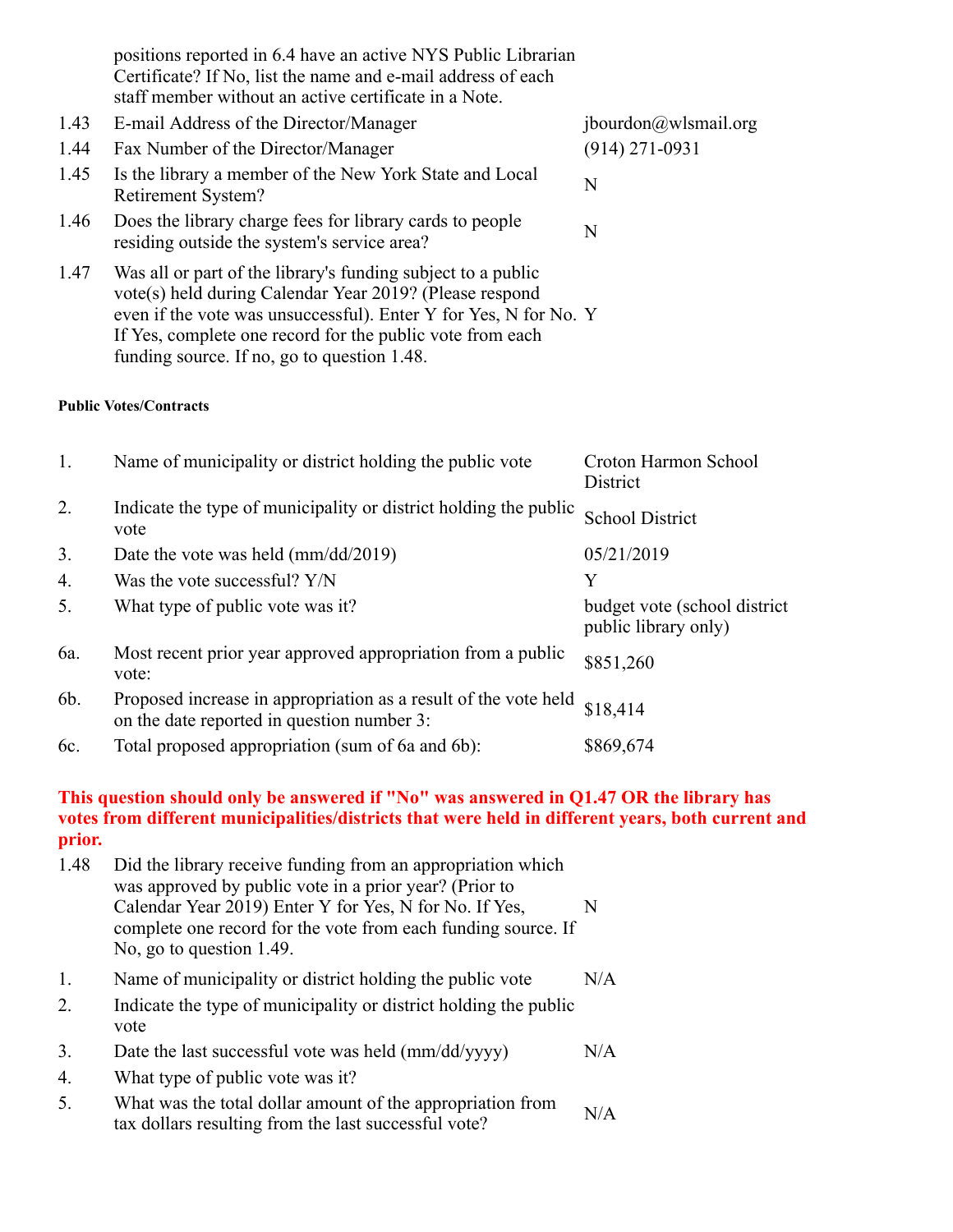| 1.49 | Does the reporting library have a contractual agreement with Y        |
|------|-----------------------------------------------------------------------|
|      | a municipality or district to provide library services to             |
|      | residents of an area not served by a chartered library? Enter Y       |
|      | for Yes, N for No. If yes, please complete one record for <i>each</i> |
|      | contract. If no, go to question 1.50.                                 |
|      |                                                                       |

| 1. | Name of contracting municipality or district                               | Town of Cortlandt |
|----|----------------------------------------------------------------------------|-------------------|
| 2. | Is this a written contractual agreement?                                   |                   |
| 3. | Population of the geographic area served by this contract                  | 14,602            |
| 4. | Dollar amount of contract                                                  | \$13,091          |
| 5. | Enter the appropriate code for range of services provided<br>(select one): | Full              |

#### **Unusual Circumstances**

1.50 For the reporting year, has the library experienced any unusual circumstance(s) that affected the statistics reported (e.g., natural disaster, fire, closed for renovations, massive weeding of collection, etc.)? If yes, please annotate explaining the circumstance(s) and the impact on the library using the Note; if no, please go to Part 2, Library Collection. Y

### **2. LIBRARY COLLECTION**

#### **Print/Electronic/Other Holdings**

Report holdings, additions, and subscriptions as of the end of the fiscal year reported in Part 1. Please <u>read</u> general information instructions below before completing this section. **NOTE:** This section of the survey (2.1-2.22) collects data on selected types of materials.

It does not cover all materials (i.e., microforms, loose sheet music, maps, and pictures) for which expenditures are reported under Print Materials Expenditures, Electronic Materials Expenditures, and Other Materials Expenditures (questions 12.6, 12.7 and 12.8). Under this category report only items that have been purchased, leased or licensed by the library, a consortium, the state library, a donor or other person or entity. Included items must only be accessible with a valid library card or at a physical library location; inclusion in the catalog is not required. Do not include items freely available without monetary exchange. Count electronic materials at the administrative entity level (main library); do not duplicate numbers at each branch.

#### **PRINT MATERIALS**

#### **Cataloged Books**

| 2.1 | <b>Adult Fiction Books</b>                         | 23,552 |
|-----|----------------------------------------------------|--------|
| 2.2 | <b>Adult Non-fiction Books</b>                     | 20,658 |
| 2.3 | Total Adult Books (Total questions 2.1 & 2.2)      | 44,210 |
| 2.4 | <b>Children's Fiction Books</b>                    | 16,280 |
| 2.5 | <b>Children's Non-fiction Books</b>                | 8,446  |
| 2.6 | Total Children's Books (Total questions 2.4 & 2.5) | 24,726 |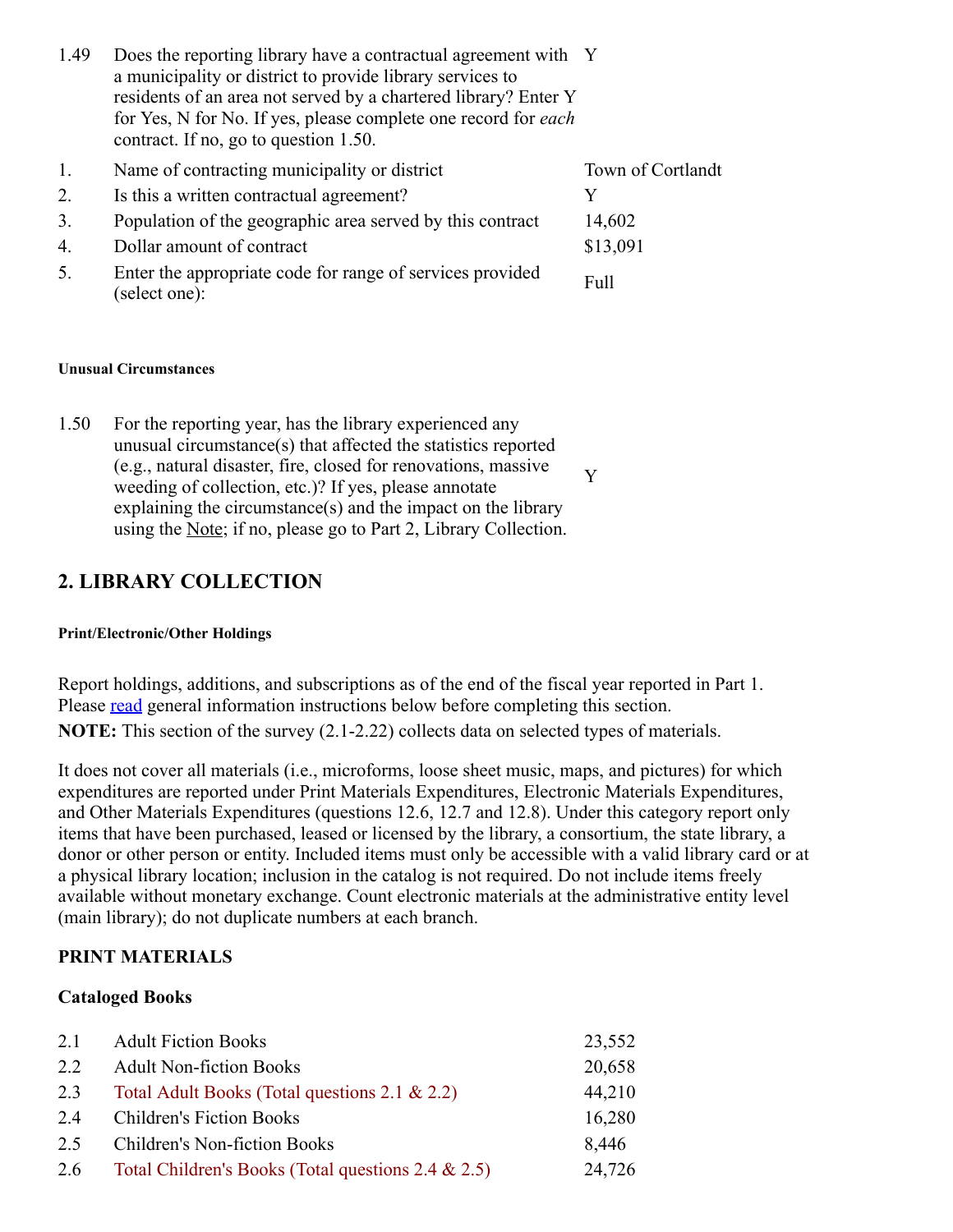| 2.7                                  | Total Cataloged Books (Total questions 2.3 & 2.6)                                                                                                                                        | 68,936       |  |
|--------------------------------------|------------------------------------------------------------------------------------------------------------------------------------------------------------------------------------------|--------------|--|
|                                      | <b>Other Print Materials</b>                                                                                                                                                             |              |  |
| 2.8                                  | <b>Total Uncataloged Books</b>                                                                                                                                                           | $\theta$     |  |
| 2.9                                  | <b>Total Print Serials</b>                                                                                                                                                               | 177          |  |
| 2.10                                 | <b>All Other Print Materials</b>                                                                                                                                                         | $\mathbf{1}$ |  |
| 2.11                                 | Total Other Print Materials (Total questions 2.8 through 2.10)                                                                                                                           | 178          |  |
| 2.12                                 | Total Print Materials (Total questions 2.7 and 2.11)                                                                                                                                     | 69,114       |  |
|                                      | <b>ALL OTHER MATERIALS</b>                                                                                                                                                               |              |  |
|                                      | <b>Electronic Materials</b>                                                                                                                                                              |              |  |
| 2.13                                 | <b>Electronic Books</b>                                                                                                                                                                  | 24,268       |  |
| 2.14                                 | <b>Local Electronic Collections</b>                                                                                                                                                      | 14           |  |
| 2.15                                 | <b>NOVEL</b> <sub>NY</sub> Electronic Collections                                                                                                                                        | 16           |  |
| 2.16                                 | Total Electronic Collections (Total questions 2.14 and 2.15)                                                                                                                             | 30           |  |
| 2.17                                 | Audio - Downloadable Units                                                                                                                                                               | 6,316        |  |
| 2.18                                 | Video - Downloadable Units                                                                                                                                                               | 1,131        |  |
| 2.19                                 | Other Electronic Materials (Include items that are not                                                                                                                                   |              |  |
|                                      | included in the above categories, such as e-serials; electronic<br>files; collections of digital photographs; and electronic<br>government documents, reference tools, scores and maps.) | $\mathbf{1}$ |  |
| 2.20                                 | Total Electronic Materials (Total questions 2.13, 2.16, 2.17,<br>2.18 and 2.19)                                                                                                          | 31,746       |  |
|                                      | <b>Non-Electronic Materials</b>                                                                                                                                                          |              |  |
| 2.21                                 | Audio - Physical Units                                                                                                                                                                   | 3,973        |  |
| 2.22                                 | Video - Physical Units                                                                                                                                                                   | 5,525        |  |
| 2.23                                 | Other Non-Electronic Materials (includes films, slides, etc.)                                                                                                                            | 306          |  |
| 2.24                                 | Total Other Materials Holdings (Total questions 2.21 through<br>2.23)                                                                                                                    | 9,804        |  |
| <b>Serials/Additions to Holdings</b> |                                                                                                                                                                                          |              |  |
| 2.25                                 | <b>GRAND TOTAL HOLDINGS</b> (Total questions 2.12, 2.20)<br>and 2.24)                                                                                                                    | 110,664      |  |
|                                      | <b>CURRENT SERIAL SUBSCRIPTIONS</b>                                                                                                                                                      |              |  |
| 2.26                                 | <b>Current Print Serial Subscriptions</b>                                                                                                                                                | 110          |  |
|                                      | <b>ADDITIONS TO HOLDINGS - Do not subtract withdrawals or discards.</b>                                                                                                                  |              |  |
| 2.27                                 | <b>Cataloged Books</b>                                                                                                                                                                   | 3,088        |  |
| 2.28                                 | All Other Print Materials                                                                                                                                                                | 2            |  |
| 2.29                                 | <b>Electronic Materials</b>                                                                                                                                                              | 1,581        |  |
| 2.30                                 | All Other Materials                                                                                                                                                                      | 646          |  |
| 2.31                                 | Total Additions (Total questions 2.27 through 2.30)                                                                                                                                      | 5,317        |  |

# **3. LIBRARY PROGRAMS, POLICIES, AND SERVICES**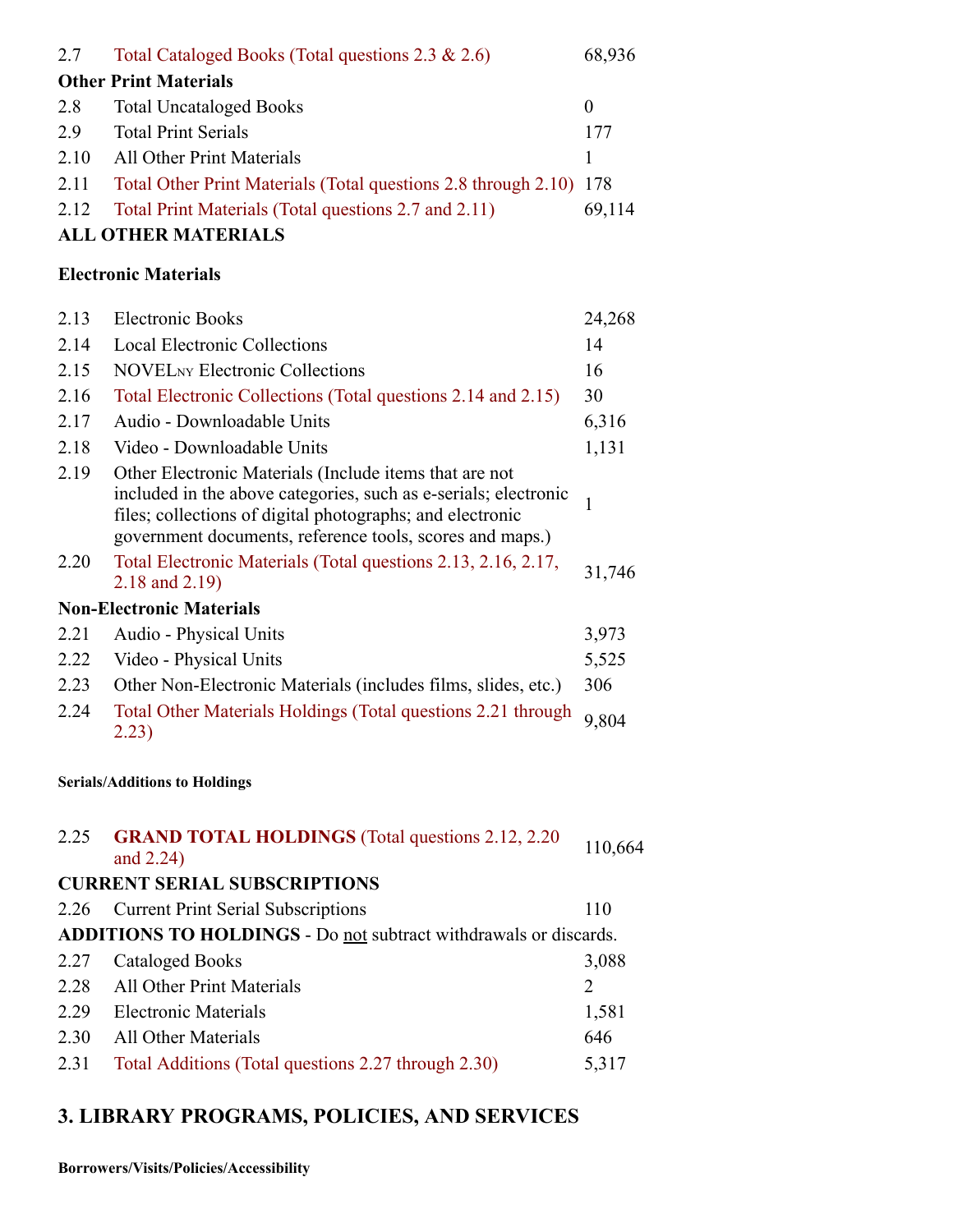Report all information on questions 3.1 through 3.29 as of the end of the fiscal year reported in Part 1; report information on questions 3.30 through 3.83 for the 2019 calendar year. Please click here to read general instructions before completing this section.

Please report information on LIBRARY USE as of the end of the fiscal year reported in Part 1.

### **LIBRARY USE**

|     | 3.1 Library visits (total annual attendance)                  | 177,360 |
|-----|---------------------------------------------------------------|---------|
| 3.2 | Registered resident borrowers                                 | 5,363   |
|     | 3.3 Registered non-resident borrowers                         |         |
|     | Please report information on WRITTEN POLICIES as of 12/31/19. |         |

#### **WRITTEN POLICIES (Answer Y for Yes, N for No)**

| 3.4  | Does the library have an open meeting policy?                                        |   |
|------|--------------------------------------------------------------------------------------|---|
| 3.5  | Does the library have a policy protecting the confidentiality<br>of library records? | Y |
| 3.6  | Does the library have an Internet use policy?                                        | Y |
| 3.7  | Does the library have a disaster plan?                                               | Y |
| 3.8  | Does the library have a board-approved conflict of interest<br>policy?               | Y |
| 3.9  | Does the library have a board-approved whistle blower<br>policy?                     | Y |
| 3.10 | Does the library have a board-approved sexual harassment<br>prevention policy?       | Y |
|      | Please report information on ACCESSIBILITY as of 12/31/19.                           |   |

# **ACCESSIBILITY (Answer Y for Yes, N for No)**

| 3.11 | Does the library provide service to persons who cannot visit<br>the library (homebound persons, persons in nursing homes,<br>persons in jail, etc.)?                                                                                              | Y   |
|------|---------------------------------------------------------------------------------------------------------------------------------------------------------------------------------------------------------------------------------------------------|-----|
| 3.12 | Does the library have assistive devices for persons who are<br>deaf and hearing impaired (TTY/TDD)?                                                                                                                                               | N   |
| 3.13 | Does the library have large print books?                                                                                                                                                                                                          | Y   |
| 3.14 | Does the library have assistive technology for people who are<br>visually impaired or blind?                                                                                                                                                      |     |
|      | 3.15 - If so, what do you have?                                                                                                                                                                                                                   |     |
|      | screen reader, such as JAWS, Windoweyes or NVDA                                                                                                                                                                                                   | Yes |
|      | refreshable Braille commonly referred to as a refreshable<br>Braille display                                                                                                                                                                      | No  |
|      | screen magnification software, such as Zoomtext                                                                                                                                                                                                   | No  |
|      | electronic scanning and reading software, such as OpenBook                                                                                                                                                                                        | No  |
| 3.16 | Is the library registered for services from either the New York<br>State Talking Book and Braille Library (New York State<br>Library, Albany) or the Andrew Heiskell Braille and Talking<br>Book Library (The New York Public Library, New York)? | N   |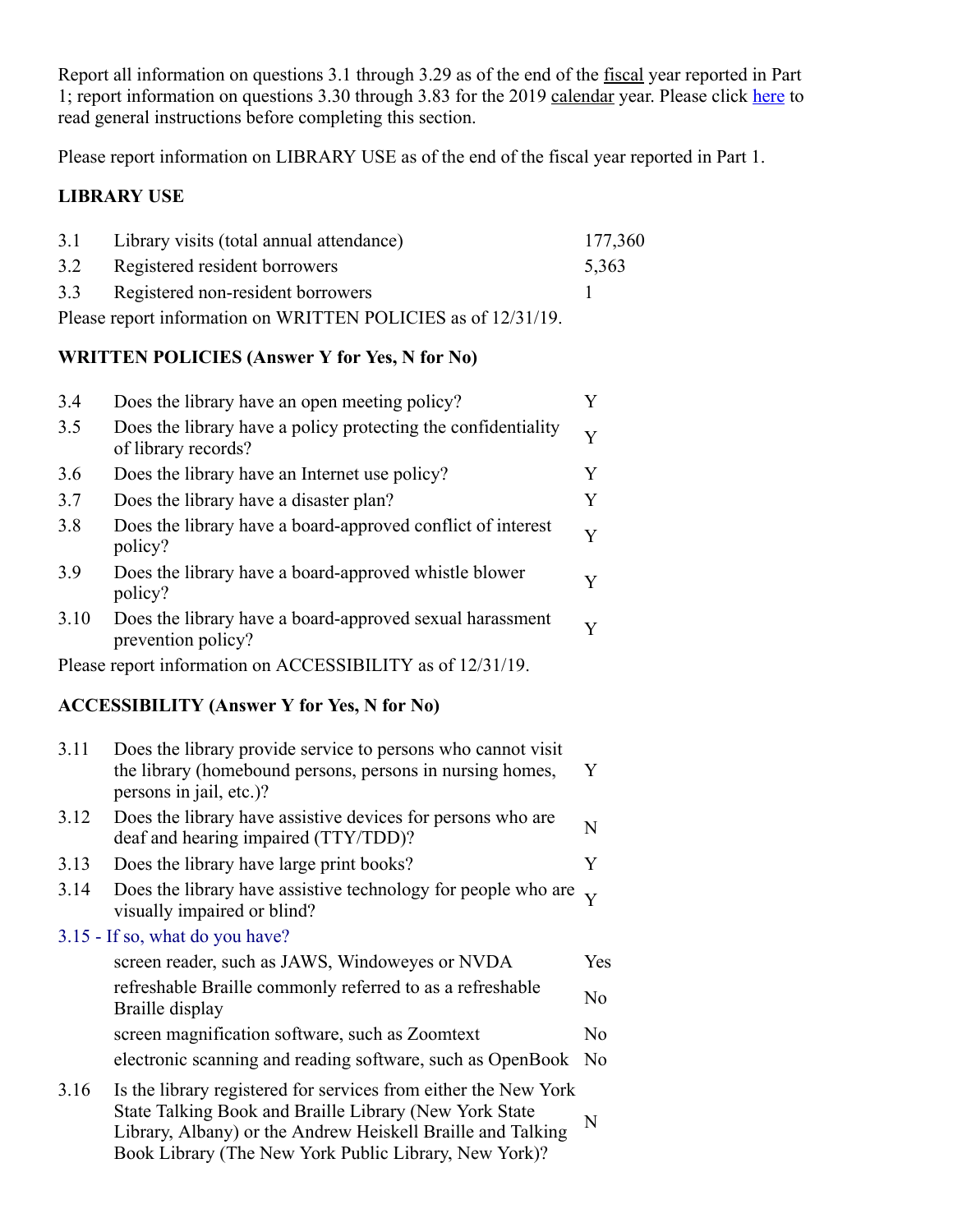Please report information on LIBRARY SPONSORED PROGRAMS as of the end of the fiscal year reported in Part 1.

### **LIBRARY SPONSORED PROGRAMS**

| 3.17 | <b>Adult Program Sessions</b>                                                                                                                                                                                                                     | 76       |
|------|---------------------------------------------------------------------------------------------------------------------------------------------------------------------------------------------------------------------------------------------------|----------|
| 3.18 | <b>Young Adult Program Sessions</b>                                                                                                                                                                                                               | 55       |
| 3.19 | <b>Children's Program Sessions</b>                                                                                                                                                                                                                | 599      |
| 3.20 | All Other Program Sessions                                                                                                                                                                                                                        | 5        |
| 3.21 | Total Number of Program Sessions (Total questions 3.17)<br>through $3.20$ )                                                                                                                                                                       | 735      |
| 3.22 | One-on-One Program Sessions                                                                                                                                                                                                                       | $\theta$ |
| 3.23 | Do library staff, trustees and/or volunteers reach outside of<br>the library to promote library programs and services through<br>group presentations, information tables and/or other similar<br>educational activities sponsored by the Library? | Yes      |
| 3.24 | <b>Adult Program Attendance</b>                                                                                                                                                                                                                   | 2,247    |
| 3.25 | Young Adult Program Attendance                                                                                                                                                                                                                    | 407      |
| 3.26 | Children's Program Attendance                                                                                                                                                                                                                     | 12,107   |
| 3.27 | All Other Program Attendance                                                                                                                                                                                                                      | 229      |
| 3.28 | Total Program Attendance (Total questions 3.24 through 3.27) 14,990                                                                                                                                                                               |          |
| 3.29 | One-on-One Program Attendance                                                                                                                                                                                                                     | $\theta$ |

Please report information on SUMMER READING PROGRAMS for the 2019 calendar year.

### **SUMMER READING PROGRAM**

3.30 - Indicate which of the following apply to the summer reading program(s) offered by the library during the summer of 2019 (check all that apply):

| a.   | Program(s) for children                                                                                  | Yes |
|------|----------------------------------------------------------------------------------------------------------|-----|
| b.   | Program(s) for young adults                                                                              | Yes |
| c.   | Program(s) for Adults                                                                                    | No  |
| d.   | Summer Reading at New York Libraries name and/or logo<br>used                                            | Yes |
| e.   | Collaborative Summer Library Program (CSLP Manual,<br>provided through the New York State Library, used) | Yes |
| f.   | N/A                                                                                                      | No  |
| 3.31 | Library outlets offering the summer reading program                                                      | 1   |
| 3.32 | Children registered for the library's summer reading program                                             | 174 |
| 3.33 | Young adults registered for the library's summer reading<br>program                                      | 22  |
| 3.34 | Adults registered for the library's summer reading program                                               | N/A |
| 3.35 | Total number registered for the library's summer reading<br>program (total $3.32 + 3.33 + 3.34$ )        | 196 |
| 3.36 | Children's program sessions - Summer 2019                                                                | 119 |
| 3.37 | Young adult program sessions - Summer 2019                                                               | 17  |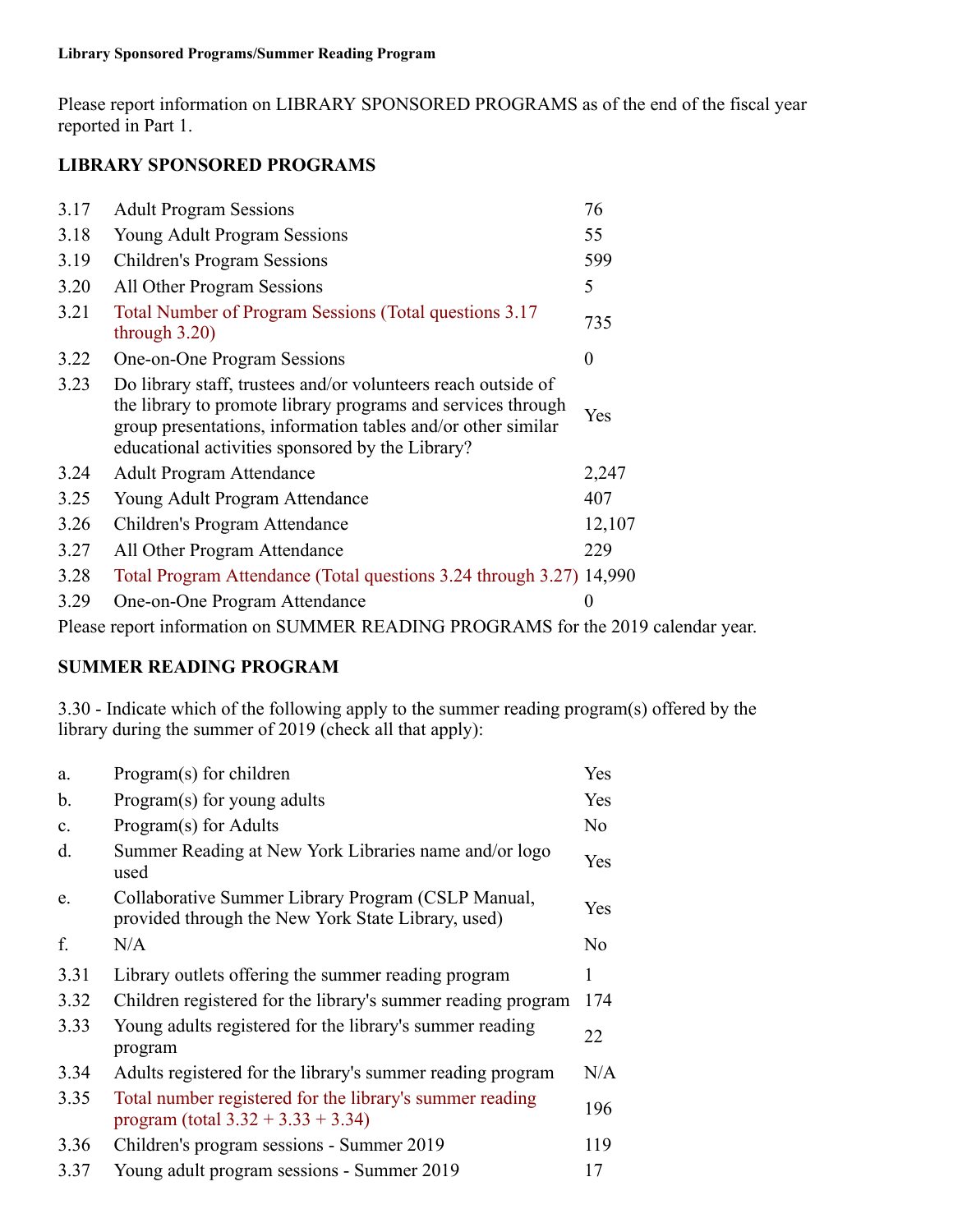| 3.38 | Adult program sessions - Summer 2019                                   | $\overline{0}$ |
|------|------------------------------------------------------------------------|----------------|
| 3.39 | Total program sessions - Summer 2019 (total $3.36 + 3.37 +$<br>3.38)   | 136            |
| 3.40 | Children's program attendance - Summer 2019                            | 1,616          |
| 3.41 | Young adult program attendance - Summer 2019                           | 113            |
| 3.42 | Adult program attendance - Summer 2019                                 | $\overline{0}$ |
| 3.43 | Total program attendance - Summer 2019 (total $3.40 + 3.41 +$<br>3.42) | 1,729          |
|      | <b>COLLABORATORS</b>                                                   |                |
| 3.44 | Public school district(s) and/or BOCES                                 | $\theta$       |
| 3.45 | Non-public school(s)                                                   | $\theta$       |
| 3.46 | Childcare center $(s)$                                                 | 3              |
| 3.47 | Summer camp $(s)$                                                      | 1              |
| 3.48 | Municipality/Municipalities                                            | $\Omega$       |
| 3.49 | Literacy provider $(s)$                                                | $\Omega$       |
| 3.50 | Other (describe using the State note)                                  | $\theta$       |
| 3.51 | Total Collaborators (total 3.44 through 3.50)                          | 4              |
|      |                                                                        |                |

Please report information on EARLY LITERACY PROGRAMS for the 2019 calendar year.

### **EARLY LITERACY PROGRAMS**

| 3.52 Did the library offer early literacy programs? (Enter Y for |  |
|------------------------------------------------------------------|--|
| Yes, N for No)                                                   |  |

### **Early Literacy Programs/Adult Literacy Programs/Programs for ESOL/Digital Literacy Programs**

|                | 3.53 - Indicate types of programs offered (check all that apply) |          |
|----------------|------------------------------------------------------------------|----------|
| a.             | Focus on birth - school entry (kindergarten)                     | Yes      |
| b.             | Focus on parents & caregivers                                    | No       |
| $\mathbf{c}$ . | Combined audience                                                | Yes      |
| d.             | N/A                                                              | No       |
|                | 3.54 - Number of sessions                                        |          |
| a.             | Focus on birth - school entry (kindergarten)                     | 102      |
| $\mathbf b$ .  | Focus on parents & caregivers                                    | $\theta$ |
| C <sub>1</sub> | Combined audience                                                | 6        |
| d.             | N/A                                                              | 0        |
| 3.55           | <b>Total Sessions</b>                                            | 108      |
|                | 3.56 - Attendance at sessions                                    |          |
| a.             | Focus on birth - school entry (kindergarten)                     | 3,387    |
| b.             | Focus on parents & caregivers                                    | $\theta$ |
| $\mathbf{c}$ . | Combined audience                                                | 69       |
| d.             | N/A                                                              | N/A      |
| 3.57           | <b>Total Attendance</b>                                          | 3,456    |
|                | 3.58 - Collaborators (check all that apply):                     |          |
| a.             | Childcare center $(s)$                                           | Yes      |
| $\mathbf b$ .  | Public School District(s) and/or BOCES                           | Yes      |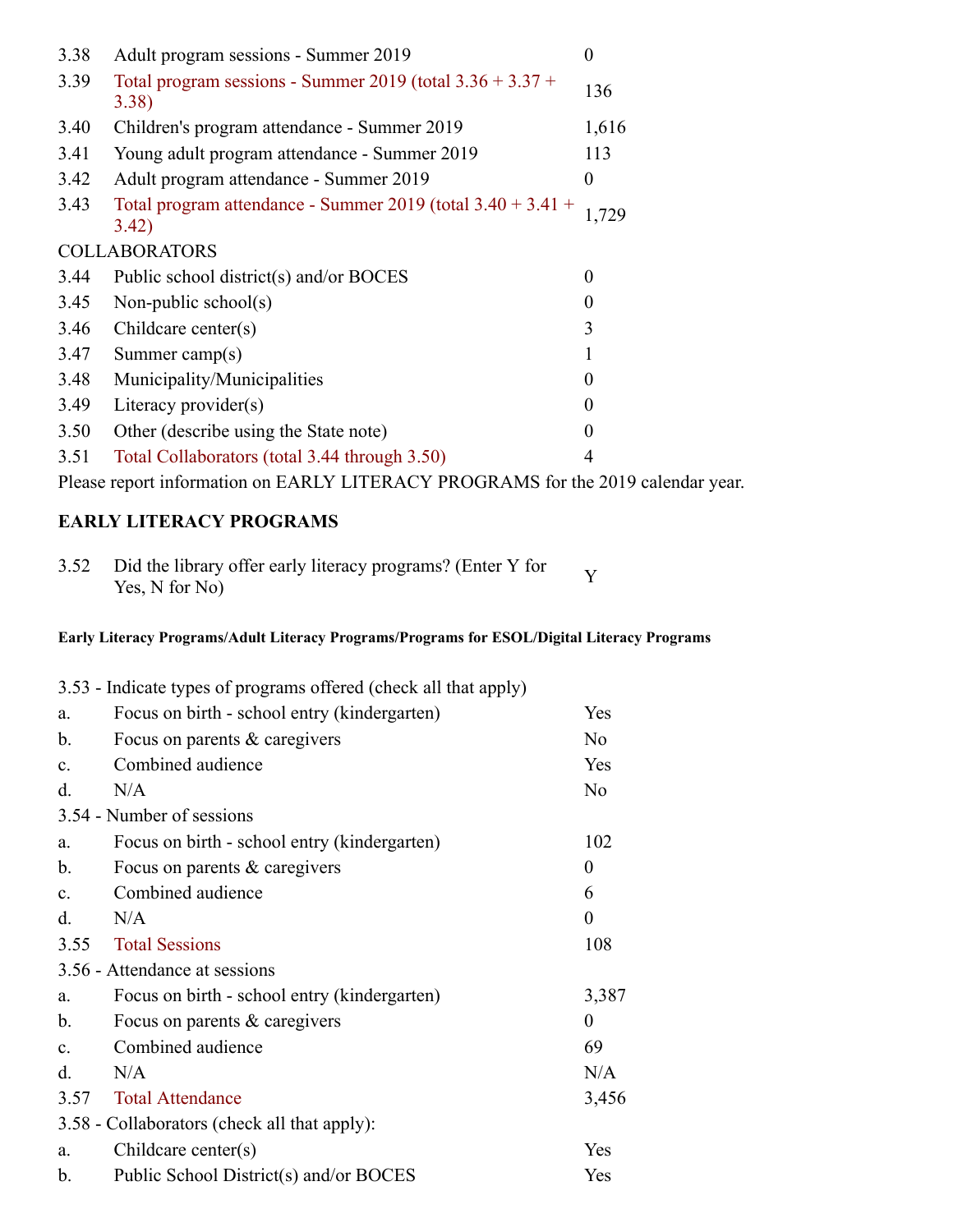| $\mathbf{c}$ . | Non-Public School(s)                                                    | Yes |
|----------------|-------------------------------------------------------------------------|-----|
| d.             | Health care providers/agencies                                          | No. |
| e.             | Other (describe using the State note)                                   | No  |
|                | Please report information on ADULT LITERACY for the 2019 calendar year. |     |

# ADULT LITERACY

| 3.59           | Did the library offer adult literacy programs?   | No       |
|----------------|--------------------------------------------------|----------|
| 3.60           | Total group program sessions                     | $\theta$ |
| 3.61           | Total one-on-one program sessions                | $\theta$ |
| 3.62           | Total group program attendance                   | $\theta$ |
| 3.63           | Total one-on-one program attendance              | $\theta$ |
|                | 3.64 - Collaborators (check all that apply)      |          |
| a.             | Literacy NY (Literacy Volunteers of America)     | No       |
| $\mathbf b$ .  | Public School District(s) and/or BOCES           | No       |
| $\mathbf{c}$ . | Non-Public Schools                               | No       |
| d.             | Other (see instructions and describe using Note) | No       |

Please report information on PROGRAMS FOR ENGLISH SPEAKERS OF OTHER LANGUAGES (ESOL) for the 2019 calendar year.

### **PROGRAMS FOR ENGLISH SPEAKERS OF OTHER LANGUAGES (ESOL)**

| 3.65          | Did the library offer programs for English Speakers of Other<br>Languages (ESOL)? (Enter Y for Yes, N for No) | Y              |
|---------------|---------------------------------------------------------------------------------------------------------------|----------------|
| 3.66          | Children's program sessions                                                                                   | 31             |
| 3.67          | Young adult program sessions                                                                                  | 0              |
| 3.68          | Adult program sessions                                                                                        | $\theta$       |
| 3.69          | Total program sessions (total $3.66 + 3.67 + 3.68$ )                                                          | 31             |
| 3.70          | One-on-one program sessions                                                                                   | 0              |
| 3.71          | Children's program attendance                                                                                 | 1,635          |
| 3.72          | Young adult program attendance                                                                                | 0              |
| 3.73          | Adult program attendance                                                                                      | 0              |
| 3.74          | Total program attendance (total $3.71 + 3.72 + 3.73$ )                                                        | 1,635          |
| 3.75          | One-on-one program attendance                                                                                 | 0              |
|               | 3.76 - Collaborators (check all that apply):                                                                  |                |
| a.            | Literacy NY (Literacy Volunteers of America)                                                                  | N <sub>o</sub> |
| $\mathbf b$ . | Public School District(s) and/or BOCES                                                                        | No             |
| $C_{\bullet}$ | Non-Public School(s)                                                                                          | N <sub>o</sub> |
| d.            | Other (describe using the Note)                                                                               | No             |
|               |                                                                                                               |                |

Please report information on DIGITAL LITERACY for the 2019 calendar year.

### **DIGITAL LITERACY**

|      | 3.77 Did the library offer digital literacy programs? |  |
|------|-------------------------------------------------------|--|
|      | 3.78 Total group program sessions                     |  |
| 3.79 | Total one-on-one program sessions                     |  |
|      | 3.80 Total group program attendance                   |  |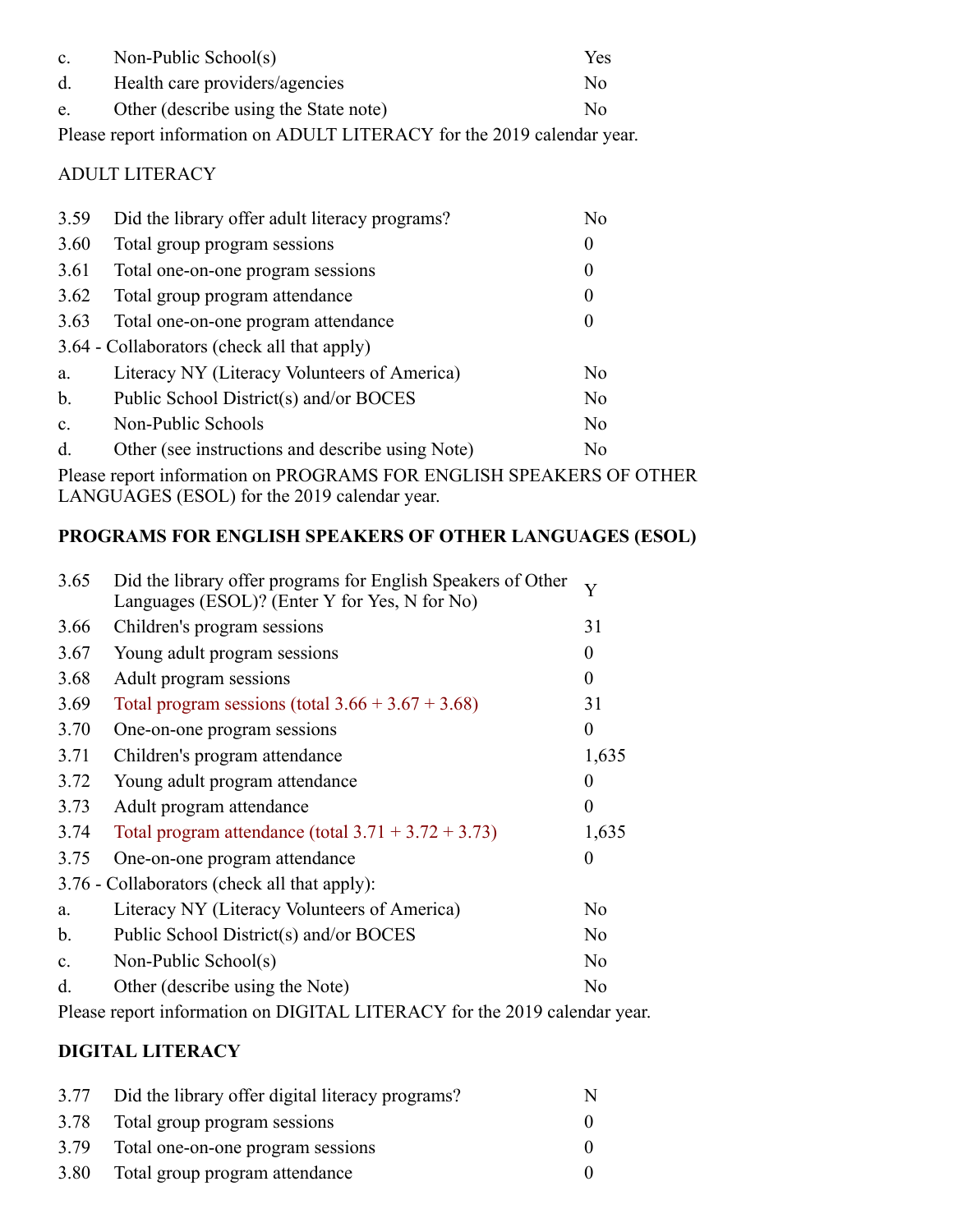| 3.81 | Total one-on-one program attendance                                          |  |
|------|------------------------------------------------------------------------------|--|
| 3.82 | Did your library offer teen-led activities during the 2019<br>calendar year? |  |
| 3.83 | Did your library offer teen-led activities during the 2018<br>calendar year? |  |

# **4. LIBRARY TRANSACTIONS**

**Circulation/Electronic Use/Reference Transactions**

Report all transactions as of the end of the fiscal year reported in Part 1. (Please note: Internal Library usage is not considered part of circulation.)

### **CATALOGED BOOK CIRCULATION**

| 4.1  | <b>Adult Fiction Books</b>                                                       | 23,599  |
|------|----------------------------------------------------------------------------------|---------|
| 4.2  | <b>Adult Non-fiction Books</b>                                                   | 17,531  |
| 4.3  | Total Adult Books (Total questions 4.1 & 4.2)                                    | 41,130  |
| 4.4  | <b>Children's Fiction Books</b>                                                  | 31,013  |
| 4.5  | <b>Children's Non-fiction Books</b>                                              | 7,922   |
| 4.6  | Total Children's Books (Total questions 4.4 & 4.5)                               | 38,935  |
| 4.7  | Total Cataloged Book Circulation (Total question 4.3 & 4.6)                      | 80,065  |
|      | <b>CIRCULATION OF OTHER MATERIALS</b>                                            |         |
| 4.8  | Circulation of Adult Other Materials                                             | 16,971  |
| 4.9  | Circulation of Children's Other Materials                                        | 3,618   |
| 4.10 | Total Circulation of Other Materials (Total questions 4.8, 4.9)                  | 20,589  |
| 4.11 | Physical Item Circulation (Total questions $4.7 \& 4.10$ )                       | 100,654 |
|      | <b>ELECTRONIC USE</b>                                                            |         |
| 4.12 | Use of Electronic Material                                                       | 12,738  |
| 4.13 | Successful Retrieval of Electronic Information                                   | 19,009  |
| 4.14 | Electronic Content Use (Total questions 4.12 & 4.13)                             | 31,747  |
| 4.15 | Total Circulation of Materials (Total questions 4.11 & 4.12)                     | 113,392 |
| 4.16 | Total Collection Use (Total questions $4.13 \& 4.15$ )                           | 132,401 |
| 4.17 | Grand Total Circulation of Children's Materials (Total<br>questions $4.6 \& 4.9$ | 42,553  |
|      | REFERENCE TRANSACTIONS                                                           |         |
| 4.18 | <b>Total Reference Transactions</b>                                              | 14,965  |
| 4.19 | Does the library offer virtual reference?                                        | Y       |
|      |                                                                                  |         |

#### **Interlibrary Loan**

| <b>INTERLIBRARY LOAN - MATERIALS RECEIVED (BORROWED)</b> |                               |        |  |
|----------------------------------------------------------|-------------------------------|--------|--|
|                                                          | 4.20 TOTAL MATERIALS RECEIVED | 23,531 |  |
| <b>INTERLIBRARY LOAN - MATERIALS PROVIDED (LOANED)</b>   |                               |        |  |
|                                                          | 4.21 TOTAL MATERIALS PROVIDED | 20,949 |  |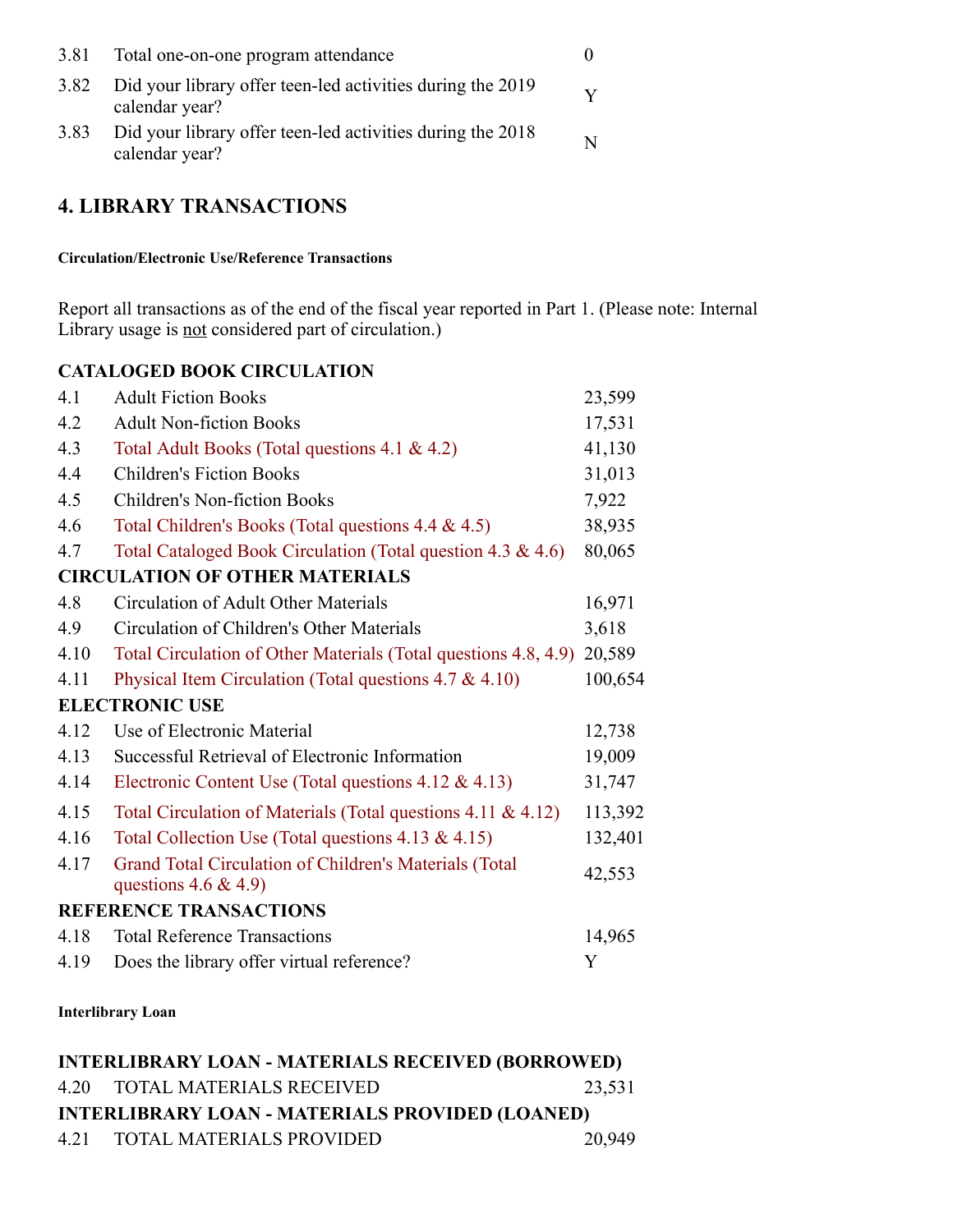# **5. TECHNOLOGY AND TELECOMMUNICATIONS**

Report all information as of December 31, 2019.

### **SYSTEMS AND SERVICES**

| 5.1  | Automated circulation system?                                                            | Y                          |
|------|------------------------------------------------------------------------------------------|----------------------------|
| 5.2  | Online public access catalog (OPAC)?                                                     | Y                          |
| 5.3  | Electronic access to the OPAC from outside the library?                                  | Y                          |
| 5.4  | Annual number of visits to the library's web site                                        | 49,642                     |
| 5.5  | Does the library use Internet filtering software on any<br>computer?                     | Y                          |
| 5.6  | Does your library use social media?                                                      | Y                          |
| 5.7  | Does the library file for E-rate benefits?                                               | Y                          |
| 5.8  | Is the library part of a consortium for E-rate benefits?                                 | Y                          |
| 5.9  | If yes, in which consortium are you participating?                                       | Westchester Library System |
| 5.10 | Name of the person responsible for the library's Information<br>Technology (IT) services | Jesse Bourdon              |
| 5.11 | IT contact's telephone number (enter 10 digits only and hit the<br>Tab key)              | $(914) 862 - 1023$         |
| 5.12 | IT contact's email address                                                               | ibour don@wlsmail.org      |

# **6. STAFF INFORMATION**

Note: Report figures as of the last day of the fiscal year reported in Part 1. Include the FTE for all positions funded in the library's budget whether those positions are filled or not. This report requires conversion of part-time hours to full-time equivalents (FTE). To compute the FTE of employees in any category, take the total number of hours worked per week for all budgeted positions in that category and divide that total by the number of hours per week the library considers to be full-time. Report the FTE to two decimal places.

# **FTE (FULL-TIME EQUIVALENT CALCULATION)**

6.1 The number of hours per workweek used to compute FTE for all paid library personnel in this section. <sup>35</sup>

# **BUDGETED POSITIONS IN FULL-TIME EQUIVALENTS**

| 6.2  | Library Director (certified)                                          |          |
|------|-----------------------------------------------------------------------|----------|
| 6.3  | Vacant Library Director (certified)                                   | $\theta$ |
| 6.4  | Librarian (certified)                                                 | 3.6      |
| 6.5  | Vacant Librarian (certified)                                          | $\Omega$ |
| 6.6  | Library Manager (not certified)                                       | $\theta$ |
| 6.7  | Vacant Library Manager (not certified)                                | $\theta$ |
| 6.8  | Library Specialist/Paraprofessional (not certified)                   |          |
| 6.9  | Vacant Library Specialist/Paraprofessional (not certified)            | 0        |
| 6.10 | Other Staff                                                           | 8.5      |
| 6.11 | Vacant Other Staff                                                    | 0        |
| 6.12 | TOTAL PAID STAFF (Total questions 6.2, 6.4, 6.6, 6.8 $\&$<br>6.10)    | 14.10    |
| 6.13 | VACANT TOTAL PAID STAFF (Total questions 6.3, 6.5,<br>6.7, 6.9 & 6.11 | 0.00     |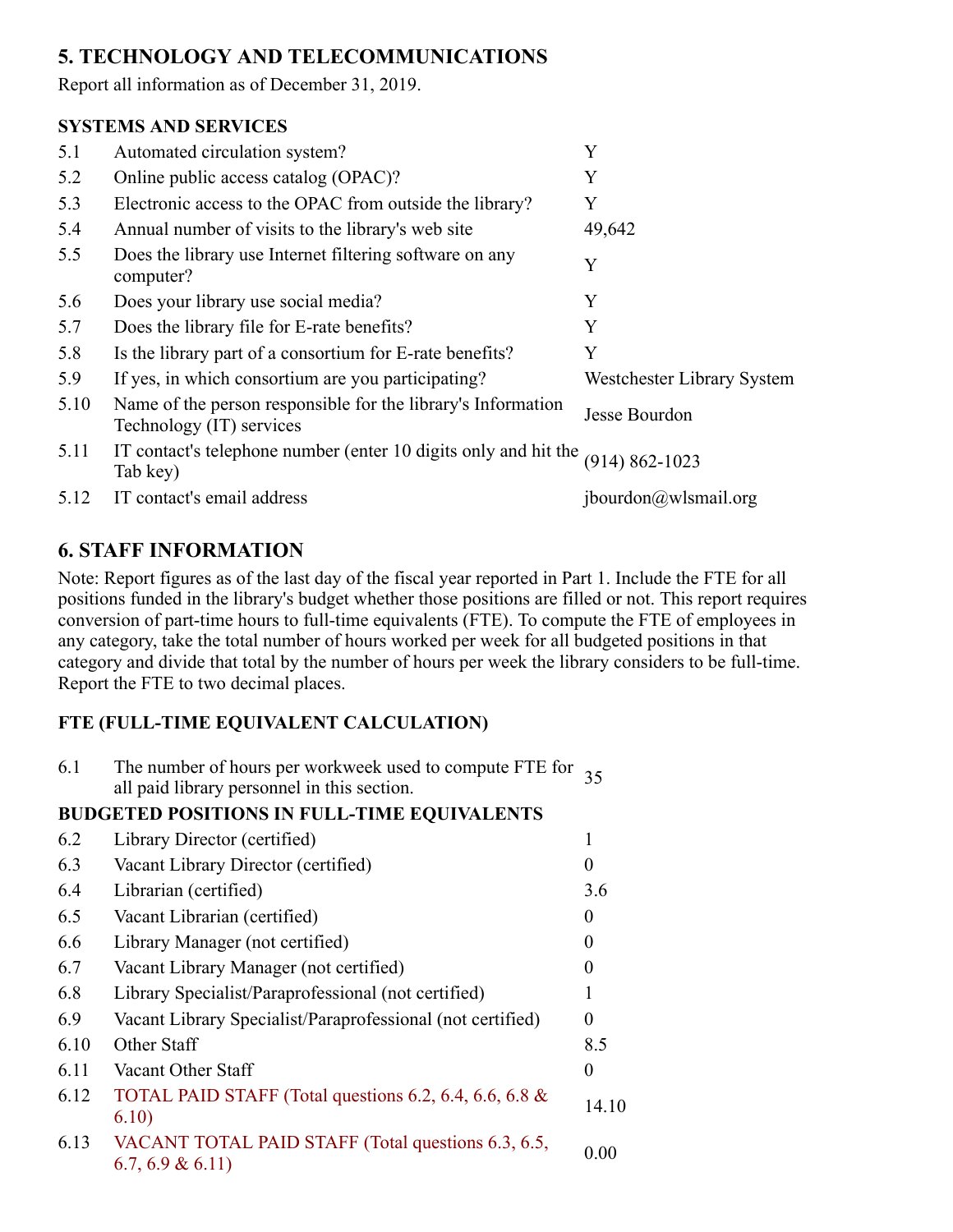### **SALARY INFORMATION**

| 6.14 FTE - Entry Level Librarian (certified)    |          |
|-------------------------------------------------|----------|
| 6.15 Salary - Entry Level Librarian (certified) | \$47,500 |
| 6.16 FTE - Library Director (certified)         |          |
| 6.17 Salary - Library Director (certified)      | \$81,500 |
| 6.18 FTE - Library Manager (not certified)      | $\theta$ |
| 6.19 Salary - Library Manager (not certified)   | \$0      |

# **7. MINIMUM PUBLIC LIBRARY STANDARDS (CURRENT)**

Report all information as of December 31, 2019. Please click here to read general instructions before completing this section.

| 7.1                                                                                               | 1. Is governed by board-approved written bylaws which<br>outline the responsibilities and procedures of the library board Y<br>of trustees.                                                                     |   |
|---------------------------------------------------------------------------------------------------|-----------------------------------------------------------------------------------------------------------------------------------------------------------------------------------------------------------------|---|
| 7.2                                                                                               | 2. Has a board-approved written long range plan of service.                                                                                                                                                     | Y |
| 7.3                                                                                               | 3. Presents a board-approved annual report to the community<br>on the library's progress in meeting its goals and objectives.                                                                                   | Y |
| 7.4                                                                                               | 4. Has board-approved written policies for the operation of<br>the library.                                                                                                                                     | Y |
| 7.5                                                                                               | 5. Presents annually to appropriate funding agencies a written<br>board-approved budget which would enable the library to<br>meet or exceed these standards and to carry out its long-range<br>plan of service. | Y |
| 7.6                                                                                               | 6. Periodically evaluates the effectiveness of the library's<br>collection and services in meeting community needs.                                                                                             | Y |
| 7.7                                                                                               | 7. Is open the minimum standard number of public service<br>hours for population served. (see instructions)                                                                                                     | Y |
|                                                                                                   | 8. Maintains a facility to meet community needs, including adequate:                                                                                                                                            |   |
| 7.8                                                                                               | 8a. space                                                                                                                                                                                                       | Y |
| 7.9                                                                                               | 8b. lighting                                                                                                                                                                                                    | Y |
| 7.10                                                                                              | 8c. shelving                                                                                                                                                                                                    | Y |
| 7.11                                                                                              | 8d. seating                                                                                                                                                                                                     | Y |
| 7.12                                                                                              | 8e. restroom (see instructions)                                                                                                                                                                                 | Y |
| 9. Provides equipment and connections to meet community needs and provide access to other library |                                                                                                                                                                                                                 |   |
|                                                                                                   | catalogs and other electronic information, including but not limited to the following:                                                                                                                          |   |

| 7.13 | 9a. telephone                                                                                                                                    |              |
|------|--------------------------------------------------------------------------------------------------------------------------------------------------|--------------|
| 7.14 | 9b. photocopier (see instructions)                                                                                                               |              |
| 7.15 | 9c. microcomputer or terminal                                                                                                                    |              |
| 7.16 | 9d. printer                                                                                                                                      |              |
| 7.17 | 9e. Fax capability (see instructions)                                                                                                            |              |
| 7.18 | 10. Distributes board-approved printed information listing the<br>library's hours open, borrowing rules, services, location and<br>phone number. | $\mathbf{Y}$ |
| 7.19 | 11. Employs a paid director in accordance with the provisions $\overline{\phantom{a}}$ .                                                         |              |

7.19 11. Employs a paid director in accordance with the provisions of Commissioner's Regulation 90.8. <sup>Y</sup>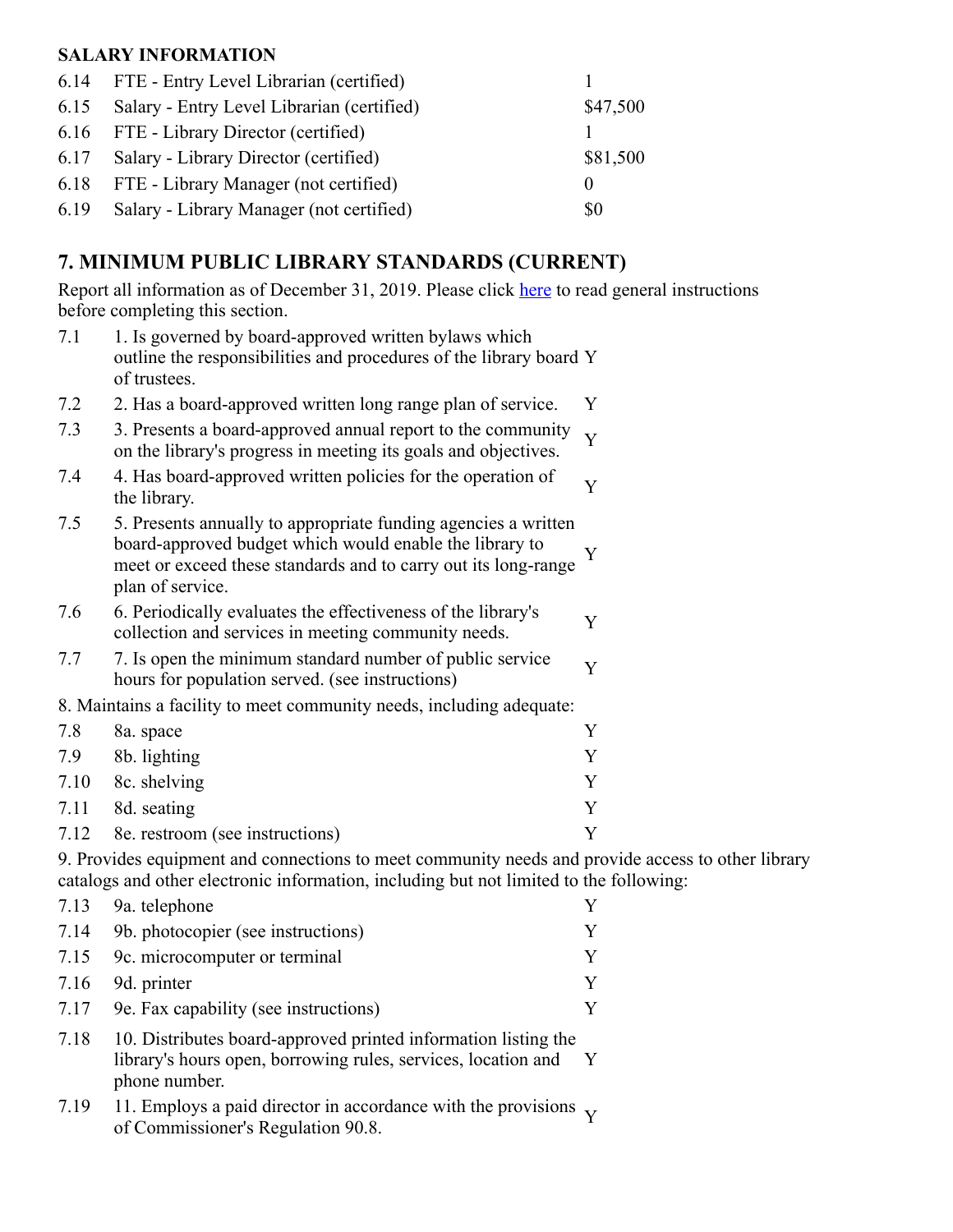# **7. MINIMUM PUBLIC LIBRARY STANDARDS (AS OF 2021)**

As of January 1, 2021 all public, free association and Indian libraries in New York State will be required to meet the minimum standards listed below. Please indicate which of these standards your library already meets as of **December 31, 2019**. This 2019 data will be helpful in informing statewide and regional efforts to ensure that all of New York's libraries are able to successfully comply with the new minimum standards. Please click here to read general instructions before completing this section. [Helpful information for meeting minimum public library standards](http://www.nysl.nysed.gov/libdev/helpful/index.html) is available on the State Library's website. Questions about the new standards should be directed to your library system.

- 1. Is governed by written bylaws which define the structure and governing functions of the library board of trustees, and which shall be reviewed and re-approved by the board of trustees at least once every five years or earlier if required by law. Y
- 2. Has a community-based, board-approved, written long-range plan of service developed by the library board of trustees and Y staff.
- 3. Provides a board-approved written annual report to the community on the library's progress in meeting its mission, goals and objectives, as outlined in the library's long-range plan of service. Y
- 4. Has board-approved written policies for the operation of the library, which shall be reviewed and updated at least once every five years or earlier if required by law. Y
- 5. Annually prepares and publishes a board-approved, written budget, which enables the library to address the community's Y needs, as outlined in the library's long-range plan of service.
- 6. Periodically evaluates the effectiveness of the library's programs, services and collections to address community needs, as outlined in the library's long-range plan of service. Y
- 7. Is open the minimum standard number of public service hours  $\gamma$  for population served. (see instructions)

8. Maintains a facility that addresses community needs, as outlined in the library's long-range plan of service, including adequate:

| 8a.          | space                                                                                                        | Y            |
|--------------|--------------------------------------------------------------------------------------------------------------|--------------|
| 8b.          | lighting                                                                                                     | Y            |
| 8c.          | shelving                                                                                                     | Y            |
| 8d.          | seating                                                                                                      | Y            |
| 8e.          | power infrastructure                                                                                         | Y            |
| 8f.          | data infrastructure                                                                                          | Y            |
| 8g.          | public restroom                                                                                              | Y            |
| 9.           | Provides programming to address community needs, as<br>outlined in the library's long-range plan of service. | Y            |
| 10. Provides |                                                                                                              |              |
| $10a$ .      | a circulation system that facilitates access to the local library<br>collection and other library catalogs   | $\mathbf{V}$ |
| $10b$ .      | equipment, technology, and internet connectivity to address                                                  | Y            |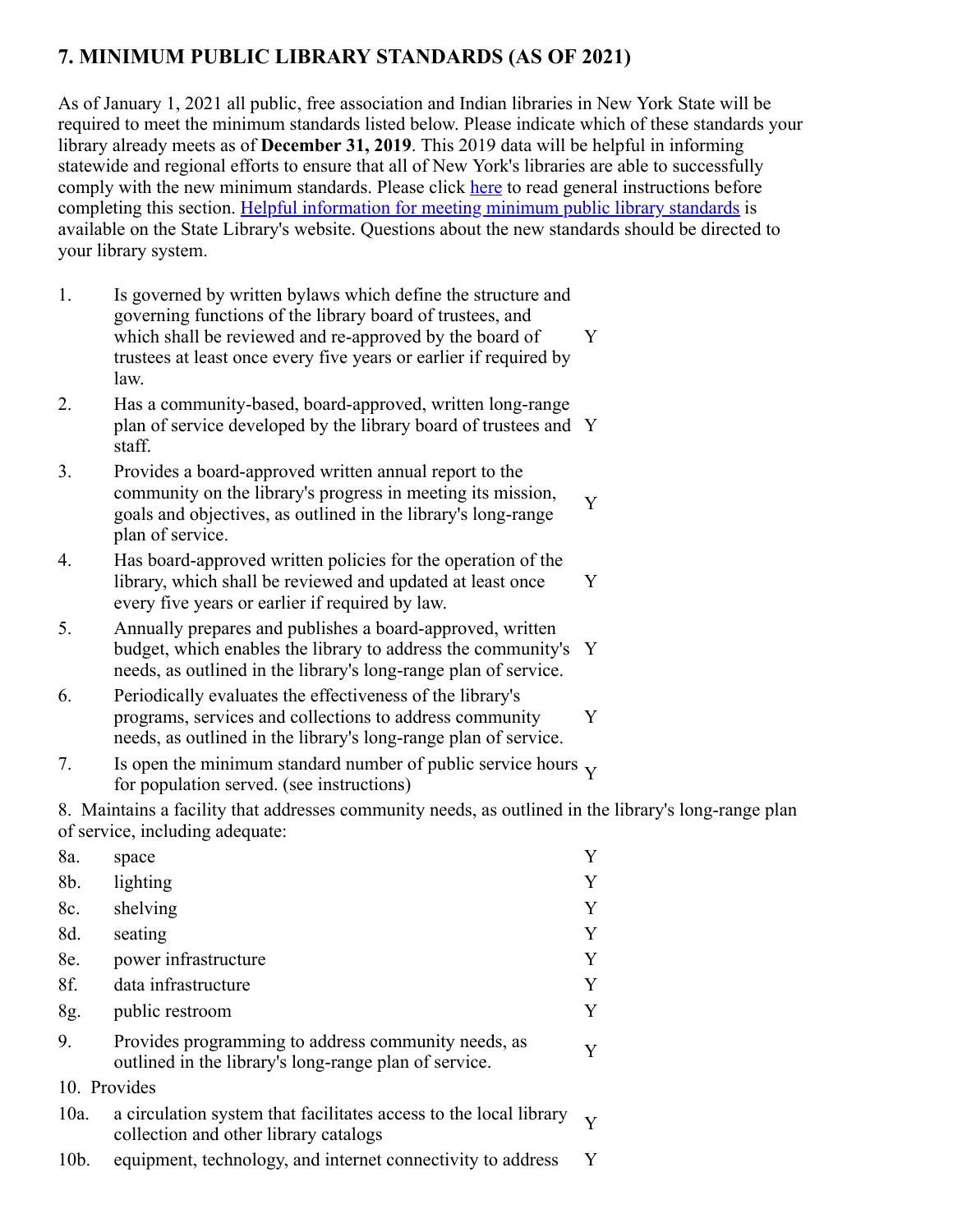community needs and facilitate access to information.

- 11. Provides access to current library information in print and online, facilitating the understanding of library services, operations and governance; information provided online shall Y include the standards referenced in numbers (1) through (5) above.
- 12. Employs a paid director in accordance with the provisions of Y<br>Commissioner's Regulation 90.8.
- 13. Provides library staff with annual technology training, appropriate to their position, to address community needs, as Y outlined in the library's long-range plan of service.
- 14. Establishes and maintains partnerships with other educational, cultural or community organizations which enable the library<br>the address the community's needs as outlined in the library's to address the community's needs, as outlined in the library's long-range plan of service.

### **8. PUBLIC SERVICE INFORMATION**

Report all information as of the end of the fiscal year reported in Part 1. Please click here to read general instructions before completing this section.

PUBLIC SERVICE OUTLETS - Libraries reporting main libraries, branches and bookmobiles should complete Service Outlets Information in Part 9.

| 8.1  | Main Library                                                                    | $\mathbf{1}$ |
|------|---------------------------------------------------------------------------------|--------------|
| 8.2  | <b>Branches</b>                                                                 | $\theta$     |
| 8.3  | Bookmobiles                                                                     | $\theta$     |
| 8.4  | <b>Other Outlets</b>                                                            | $\Omega$     |
| 8.5  | TOTAL PUBLIC SERVICE OUTLETS (Total questions 8.1 -<br>8.4)                     |              |
|      | PUBLIC SERVICE HOURS - Report hours to <u>two</u> decimal places.               |              |
| 8.6  | Minimum Weekly Total Hours - Main Library                                       | 53.00        |
| 8.7  | Minimum Weekly Total Hours - Branch Libraries                                   | 0.00         |
| 8.8  | Minimum Weekly Total Hours - Bookmobiles                                        | 0.00         |
| 8.9  | Minimum Weekly Total Hours - Total Hours Open (Total<br>questions $8.6 - 8.8$ ) | 53.00        |
| 8.10 | Annual Total Hours - Main Library                                               | 2,885.00     |
| 8.11 | <b>Annual Total Hours - Branch Libraries</b>                                    | 0.00         |
| 8.12 | <b>Annual Total Hours - Bookmobiles</b>                                         | 0.00         |
| 8.13 | Annual Hours Open - Total Hours Open (Total questions 8.10)<br>through $8.12$ ) | 2,885.00     |

# **9. SERVICE OUTLET INFORMATION**

Report all information as of the end of the fiscal year reported in Part 1. Please click here to read general instructions before completing this section.

NOTE: Libraries reporting Public Service Outlets in questions 8.1, 8.2 and 8.3 of Part 8 are required to complete this part of the Annual Report. Use this section to enter outlet information on main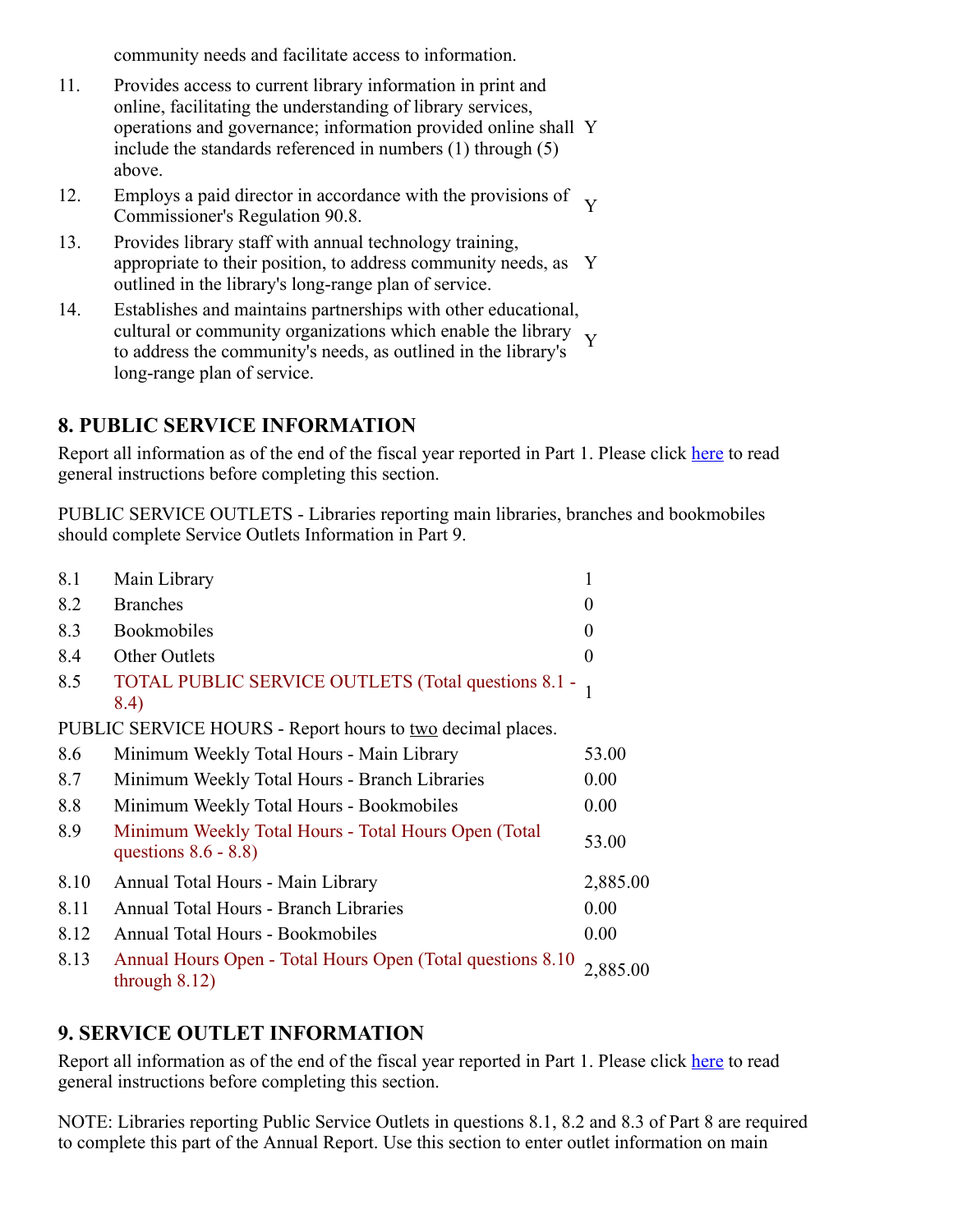libraries, branches or bookmobiles. Complete one record for *each* main library, branch or bookmobile.

If you have multiple libraries, you may 1) enter the data for the Service Outlet Information section directly into the survey as usual or 2) send Baker and Taylor the data for this section to be uploaded into CollectConnect. If you choose to send your data for uploading, you must enter the data into the spreadsheet form available in the survey by clicking [here](https://collectconnect.baker-taylor.com/NYOutlet/2019/**OrgID**.xlsx)

| 1.  | <b>Outlet Name</b>                                                                                                        | Croton Free Library                                             |
|-----|---------------------------------------------------------------------------------------------------------------------------|-----------------------------------------------------------------|
| 2.  | <b>Outlet Name Status</b>                                                                                                 | 00 (for no change)                                              |
| 3.  | <b>Street Address</b>                                                                                                     | 171 Cleveland Drive                                             |
| 4.  | <b>Outlet Street Address Status</b>                                                                                       | 00 (for no change)                                              |
| 5.  | City                                                                                                                      | Croton-on-Hudson                                                |
| 6.  | Zip Code                                                                                                                  | 10520                                                           |
| 7.  | Phone (enter 10 digits only)                                                                                              | $(914)$ 271-6612                                                |
| 8.  | Fax Number (enter 10 digits only)                                                                                         | $(914)$ 271-0931                                                |
| 9.  | E-mail Address                                                                                                            | jbourdon@wlsmail.org                                            |
| 10. | Outlet URL                                                                                                                | www.crotonfreelibrary.org                                       |
| 11. | County                                                                                                                    | Westchester                                                     |
| 12. | <b>School District</b>                                                                                                    | Croton-Harmon                                                   |
| 13. | Library System                                                                                                            | Westchester Library System                                      |
| 14. | Outlet Type Code (select one):                                                                                            | CE                                                              |
| 15. | Public Service Hours Per Year for This Outlet                                                                             | 2,885                                                           |
| 16. | Number of Weeks This Outlet is Open                                                                                       | 52                                                              |
| 17. | Does this outlet have meeting space available for public use<br>(non-library sponsored programs, meetings and/or events)? | Y                                                               |
| 18. | Is the meeting space available for public use even when the<br>outlet is closed?                                          | $\mathbf N$                                                     |
| 19. | Total number of non-library sponsored programs, meetings<br>and/or events at this outlet                                  | 139                                                             |
| 20. | Enter the appropriate outlet code (select one):                                                                           | LO                                                              |
| 21. | Who owns this outlet building?                                                                                            | Library Board                                                   |
| 22. | Who owns the land on which this outlet is built?                                                                          | Library Board                                                   |
| 23. | Indicate the year this outlet was initially constructed                                                                   | 1965                                                            |
| 24. | Indicate the year this outlet underwent a major renovation<br>costing \$25,000 or more                                    | 2014                                                            |
| 25. | Square footage of the outlet                                                                                              | 12,500                                                          |
| 26. | Number of internet computers at this outlet used by general<br>public                                                     | 12                                                              |
| 27. | Number of uses (sessions) of public Internet computers per<br>year                                                        | 6,006                                                           |
| 28. | Type of connection on the outlet's public Internet computers                                                              | Fiber                                                           |
| 29. | Maximum download speed of connection on the outlet's<br>public Internet computers                                         | 11 Greater than or equal to<br>100 mbps and less than 1<br>gbps |
| 30. | Maximum upload speed of connection on the outlet's public<br>Internet computers                                           | 11 Greater than or equal to<br>100 mbps and less than 1<br>gbps |
|     |                                                                                                                           |                                                                 |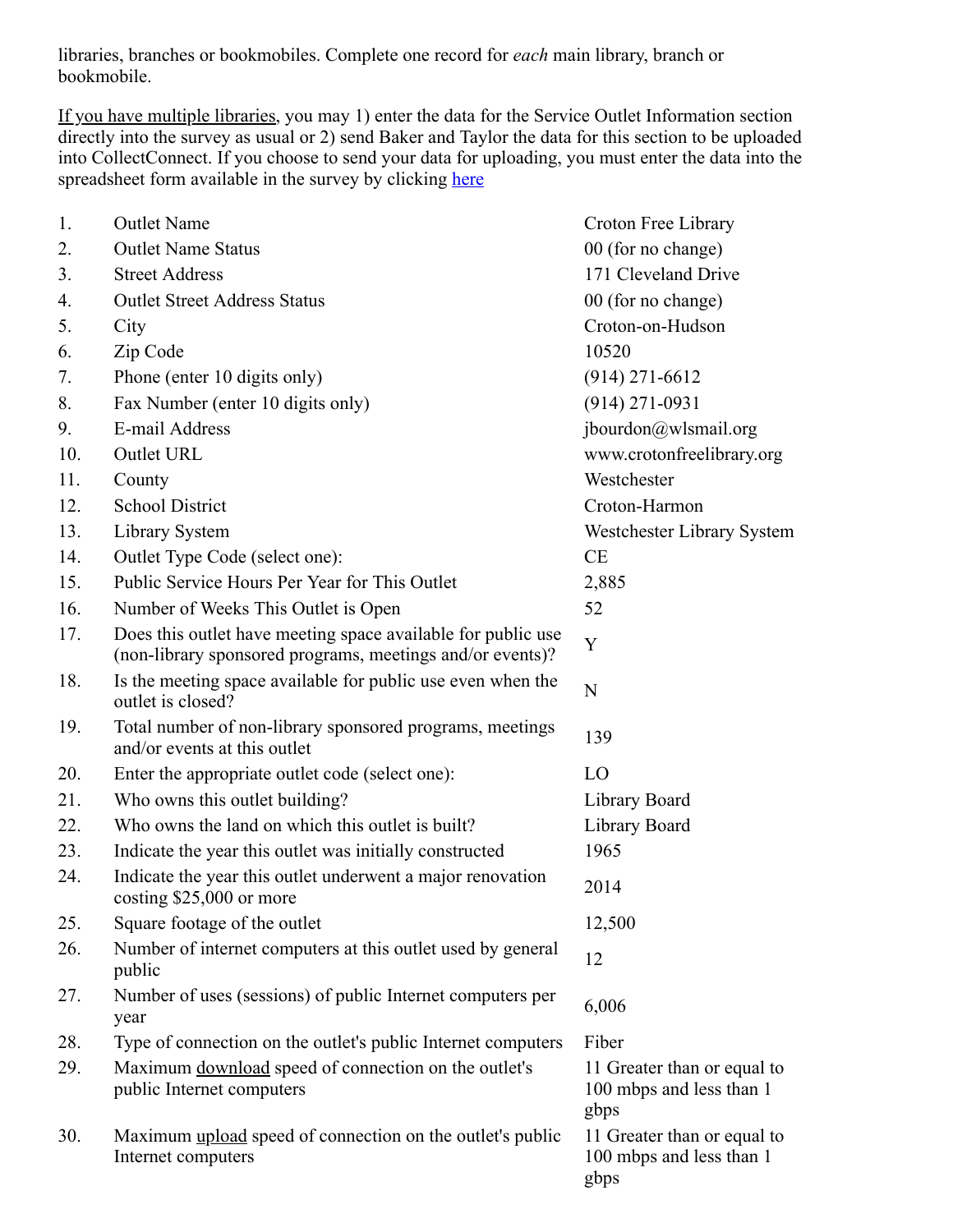| 31. | <b>Internet Provider</b>                                                                               | Cablevision/Optimum                      |
|-----|--------------------------------------------------------------------------------------------------------|------------------------------------------|
| 32. | WiFi Access                                                                                            | No restrictions to access                |
| 33. | Number of wireless sessions provided by the library wireless<br>service per year                       | 13,903                                   |
| 34. | Does the outlet have interactive videoconferencing capability<br>for public use?                       | N                                        |
| 35. | Does the outlet have a building entrance that is physically<br>accessible to a person in a wheelchair? | Y                                        |
| 36. | Is every public part of the outlet accessible to a person in a<br>wheelchair?                          | Y                                        |
| 37. | Does your <b>outlet</b> have a Makerspace?                                                             | Y                                        |
| 38. | <i>LIBID</i>                                                                                           | 8800661650                               |
| 39. | <b>FSCSID</b>                                                                                          | NY0732                                   |
| 40. | Number of Bookmobiles in the Bookmobile Outlet Record                                                  | $\overline{0}$                           |
| 41. | <b>Outlet Structure Status</b>                                                                         | 00 (for no change from<br>previous year) |

# **10. OFFICERS AND TRUSTEES**

#### **Trustees and Terms/Board President/Trustee Names**

Report information about trustee meetings as of December 31, 2019. All public and association libraries are required by Education Law to hold at least four meetings a year.

#### **BOARD MEETINGS**

| 10.1 | Total number of board meetings held during calendar year<br>(January 1, 2019 to December 31, 2019)                                    |              |
|------|---------------------------------------------------------------------------------------------------------------------------------------|--------------|
|      | <b>NUMBER OF TRUSTEES AND TERMS</b>                                                                                                   |              |
| 10.2 | Does your library have a range of trustees stated in the<br>library's charter documents (incorporation)?                              | No.          |
| 10.3 | If yes, what is the range?                                                                                                            | N/A          |
| 10.4 | If your library has a range, how many voting positions are<br>stated in the library's current by-laws?                                | N/A          |
| 10.5 | If your library does not have a range, how many voting<br>positions are stated in the library's charter documents<br>(incorporation)? | 7            |
| 10.6 | Does your library's charter documents (incorporation) state a<br>specified term for trustees? If no, please explain in a Note.        | Yes          |
| 10.7 | If yes, what is the trustee term length, as stated in your<br>library's charter documents (incorporation)?                            | 5 years      |
|      | <b>BOARD MEMBER SELECTION</b>                                                                                                         |              |
| 10.8 | Enter Board Member Selection Code (select one):                                                                                       | EA - board n |

nembers are elected by the library association membership

List Officers and Board Members as of February 1, 2020. Complete one record for each board member. There must be a record for each voting position, whether filled or vacant. Do not include non-voting positions.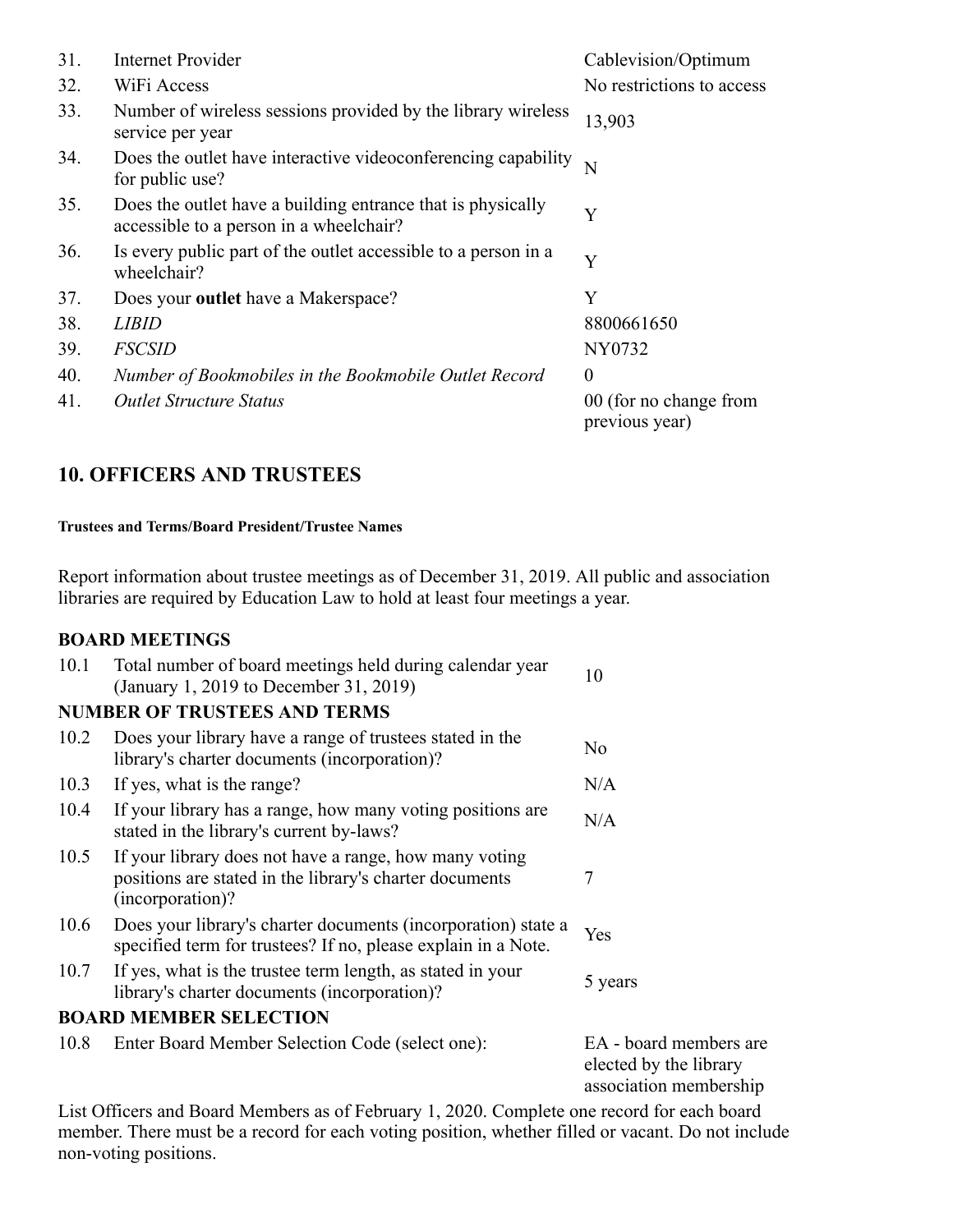#### BOARD PRESIDENT

| 10.9  | <b>First Name</b>                                                                                                                                                                                                                                                                                                                                                      | Leslie               |
|-------|------------------------------------------------------------------------------------------------------------------------------------------------------------------------------------------------------------------------------------------------------------------------------------------------------------------------------------------------------------------------|----------------------|
|       | 10.10 Last Name                                                                                                                                                                                                                                                                                                                                                        | Ellis                |
|       | 10.11 Mailing Address                                                                                                                                                                                                                                                                                                                                                  | 39 Sunset Drive      |
| 10.12 | City                                                                                                                                                                                                                                                                                                                                                                   | Croton-on-Hudson     |
|       | 10.13 Zip Code (5 digits only)                                                                                                                                                                                                                                                                                                                                         | 10520                |
|       | 10.14 Phone (enter 10 digits only)                                                                                                                                                                                                                                                                                                                                     | $(914)$ 271-6869     |
|       | 10.15 E-mail Address                                                                                                                                                                                                                                                                                                                                                   | Leslie.Ellis@esc.edu |
|       | 10.16 Term Begins - Month                                                                                                                                                                                                                                                                                                                                              | May                  |
|       | 10.17 Term Begins - Year (yyyy)                                                                                                                                                                                                                                                                                                                                        | 2019                 |
|       | 10.18 Term Expires - Month                                                                                                                                                                                                                                                                                                                                             | April                |
|       | 10.19 Term Expires - Year (yyyy)                                                                                                                                                                                                                                                                                                                                       | 2024                 |
| 10.20 | Is the trustee serving a full term? If No, add a Note. The Note<br>should identify the previous trustee whose unexpired term is<br>being filled, and should identify the beginning and ending<br>date of the unexpired previous trustee's term. Example:<br>Trustee is filling the remainder of [name]'s term, which was<br>to run from beginning date to ending date. | Yes                  |
| 10.21 | The date the Oath of Office was taken (mm/dd/yyyy)                                                                                                                                                                                                                                                                                                                     | N/A                  |
| 10.22 | The date the Oath of Office was filed with town or county<br>$clerk$ (mm/dd/yyyy)                                                                                                                                                                                                                                                                                      | N/A                  |
| 10.23 | Is this a brand new trustee?                                                                                                                                                                                                                                                                                                                                           | N                    |

You may 1) enter the data for the Officers and Board Members directly into the survey as usual or 2) send Baker and Taylor the data for this section to be uploaded into CollectConnect (but do not include the Board President—this information should still be entered directly into the survey). If you choose to send your data for uploading, you must enter the data into the spreadsheet form available [here.](https://collectconnect.baker-taylor.com/Officers/2019/**OrgID**.xlsx) Complete this form and email it to  $b$ ibliostat@btol.com.

| 1.  | <b>Status</b>                                                                                                                                                                                                                                                                                                                                                          | Filled                |
|-----|------------------------------------------------------------------------------------------------------------------------------------------------------------------------------------------------------------------------------------------------------------------------------------------------------------------------------------------------------------------------|-----------------------|
| 2.  | First Name of Board Member                                                                                                                                                                                                                                                                                                                                             | Marianne              |
| 3.  | Last Name of Board Member                                                                                                                                                                                                                                                                                                                                              | Merola                |
| 4.  | Mailing Address                                                                                                                                                                                                                                                                                                                                                        | 41 Irving Ave         |
| 5.  | City                                                                                                                                                                                                                                                                                                                                                                   | Croton-on-Hudson      |
| 6.  | Zip Code (5 digits only)                                                                                                                                                                                                                                                                                                                                               | 10520                 |
| 7.  | E-mail address                                                                                                                                                                                                                                                                                                                                                         | mmerola@bromasite.com |
| 8.  | Office Held or Trustee                                                                                                                                                                                                                                                                                                                                                 | Vice President        |
| 9.  | Term Begins - Month                                                                                                                                                                                                                                                                                                                                                    | May                   |
| 10. | Term Begins - Year (year)                                                                                                                                                                                                                                                                                                                                              | 2017                  |
| 11. | Term Expires                                                                                                                                                                                                                                                                                                                                                           | April                 |
| 12. | Term Expires - Year (yyyy)                                                                                                                                                                                                                                                                                                                                             | 2022                  |
| 13. | Is the trustee serving a full term? If No, add a Note. The Note<br>should identify the previous trustee whose unexpired term is<br>being filled, and should identify the beginning and ending<br>date of the unexpired previous trustee's term. Example:<br>Trustee is filling the remainder of [name]'s term, which was<br>to run from beginning date to ending date. | Yes                   |
| 14. | The date the Oath of Office (mm/dd/yyyy) was taken                                                                                                                                                                                                                                                                                                                     | N/A                   |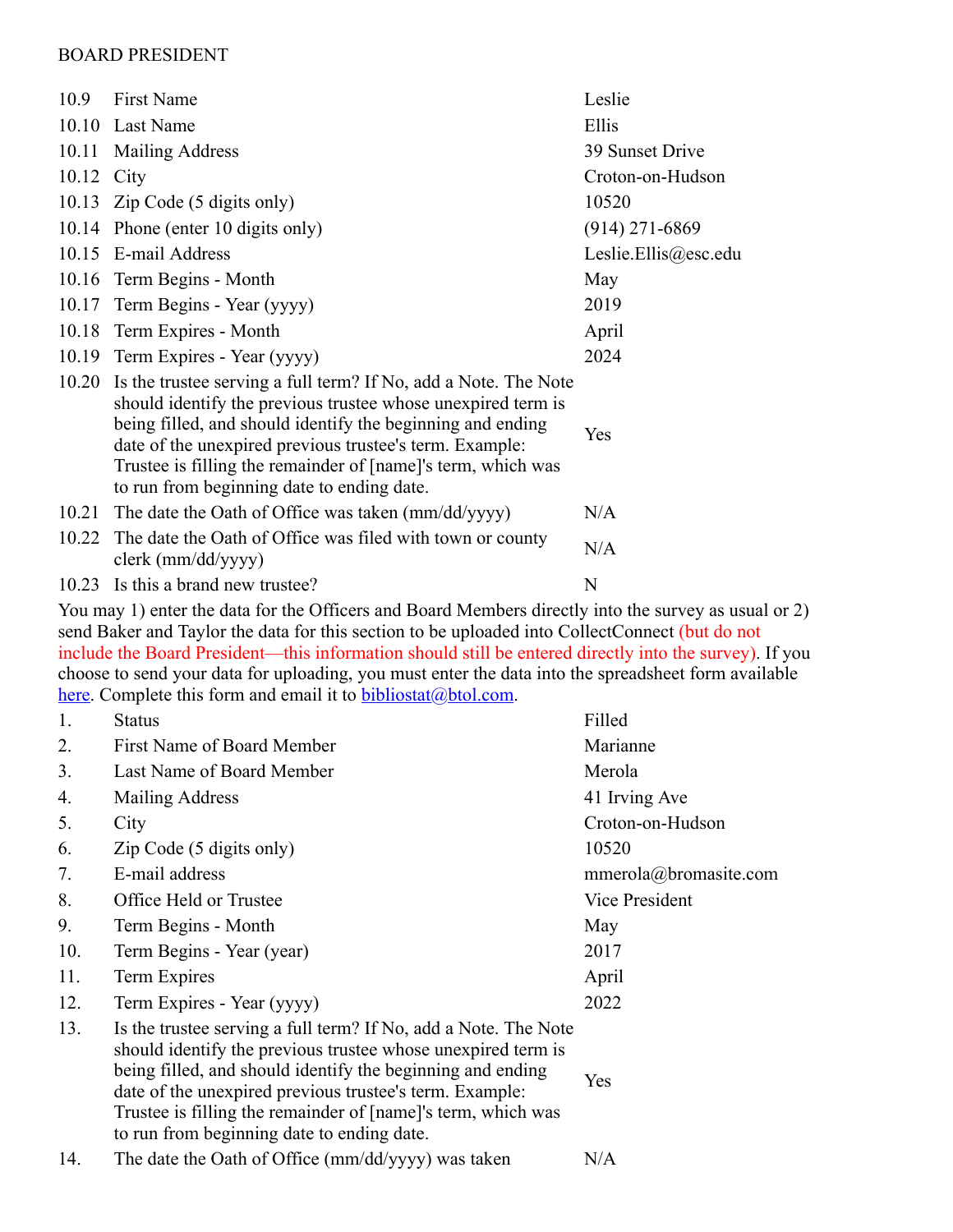| 15. | The date the Oath of Office was filed with town or county<br>clerk (mm/dd/yyyy)                                                                                                                                                                                                                                                                                        | N/A                    |
|-----|------------------------------------------------------------------------------------------------------------------------------------------------------------------------------------------------------------------------------------------------------------------------------------------------------------------------------------------------------------------------|------------------------|
| 16. | Is this a brand new trustee?                                                                                                                                                                                                                                                                                                                                           | N                      |
| 1.  | <b>Status</b>                                                                                                                                                                                                                                                                                                                                                          | Filled                 |
| 2.  | First Name of Board Member                                                                                                                                                                                                                                                                                                                                             | Adora                  |
| 3.  | Last Name of Board Member                                                                                                                                                                                                                                                                                                                                              | Lam                    |
| 4.  | <b>Mailing Address</b>                                                                                                                                                                                                                                                                                                                                                 | 1 O'Reilly Court       |
| 5.  | City                                                                                                                                                                                                                                                                                                                                                                   | Croton-on-Hudson       |
| 6.  | Zip Code (5 digits only)                                                                                                                                                                                                                                                                                                                                               | 10520                  |
| 7.  | E-mail address                                                                                                                                                                                                                                                                                                                                                         | adorabyf@yahool.com    |
| 8.  | Office Held or Trustee                                                                                                                                                                                                                                                                                                                                                 | Trustee                |
| 9.  | Term Begins - Month                                                                                                                                                                                                                                                                                                                                                    | June                   |
| 10. | Term Begins - Year (year)                                                                                                                                                                                                                                                                                                                                              | 2017                   |
| 11. | Term Expires                                                                                                                                                                                                                                                                                                                                                           | April                  |
| 12. | Term Expires - Year (yyyy)                                                                                                                                                                                                                                                                                                                                             | 2020                   |
| 13. | Is the trustee serving a full term? If No, add a Note. The Note<br>should identify the previous trustee whose unexpired term is<br>being filled, and should identify the beginning and ending<br>date of the unexpired previous trustee's term. Example:<br>Trustee is filling the remainder of [name]'s term, which was<br>to run from beginning date to ending date. | No                     |
| 14. | The date the Oath of Office (mm/dd/yyyy) was taken                                                                                                                                                                                                                                                                                                                     | N/A                    |
| 15. | The date the Oath of Office was filed with town or county<br>clerk (mm/dd/yyyy)                                                                                                                                                                                                                                                                                        | N/A                    |
| 16. | Is this a brand new trustee?                                                                                                                                                                                                                                                                                                                                           | N                      |
| 1.  | <b>Status</b>                                                                                                                                                                                                                                                                                                                                                          | Filled                 |
| 2.  | First Name of Board Member                                                                                                                                                                                                                                                                                                                                             | Susan                  |
| 3.  | Last Name of Board Member                                                                                                                                                                                                                                                                                                                                              | Ranis                  |
| 4.  | Mailing Address                                                                                                                                                                                                                                                                                                                                                        | 32 Riverview Trail     |
| 5.  | City                                                                                                                                                                                                                                                                                                                                                                   | Croton-on-Hudson       |
| 6.  | Zip Code (5 digits only)                                                                                                                                                                                                                                                                                                                                               | 10520                  |
| 7.  | E-mail address                                                                                                                                                                                                                                                                                                                                                         | ranis $510$ @gmail.com |
| 8.  | Office Held or Trustee                                                                                                                                                                                                                                                                                                                                                 | Trustee                |
| 9.  | Term Begins - Month                                                                                                                                                                                                                                                                                                                                                    | May                    |
| 10. | Term Begins - Year (year)                                                                                                                                                                                                                                                                                                                                              | 2019                   |
| 11. | Term Expires                                                                                                                                                                                                                                                                                                                                                           | April                  |
| 12. | Term Expires - Year (yyyy)                                                                                                                                                                                                                                                                                                                                             | 2024                   |
| 13. | Is the trustee serving a full term? If No, add a Note. The Note<br>should identify the previous trustee whose unexpired term is<br>being filled, and should identify the beginning and ending<br>date of the unexpired previous trustee's term. Example:<br>Trustee is filling the remainder of [name]'s term, which was<br>to run from beginning date to ending date. | Yes                    |
| 14. | The date the Oath of Office (mm/dd/yyyy) was taken                                                                                                                                                                                                                                                                                                                     | N/A                    |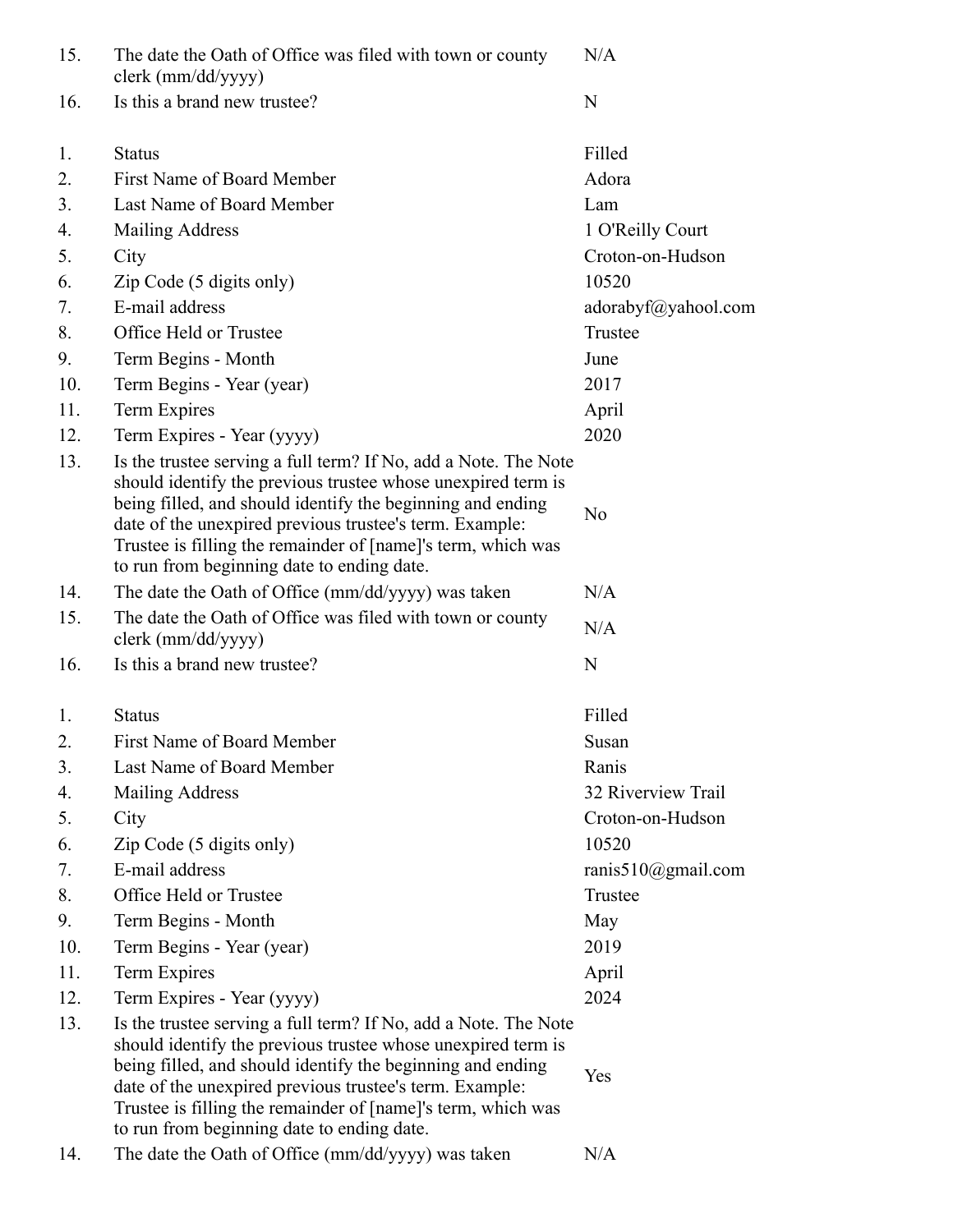| 15. | The date the Oath of Office was filed with town or county<br>clerk (mm/dd/yyyy)                                                                                                                                                                                                                                                                                        | N/A                      |
|-----|------------------------------------------------------------------------------------------------------------------------------------------------------------------------------------------------------------------------------------------------------------------------------------------------------------------------------------------------------------------------|--------------------------|
| 16. | Is this a brand new trustee?                                                                                                                                                                                                                                                                                                                                           | N                        |
| 1.  | <b>Status</b>                                                                                                                                                                                                                                                                                                                                                          | Filled                   |
| 2.  | First Name of Board Member                                                                                                                                                                                                                                                                                                                                             | Sharyse                  |
| 3.  | Last Name of Board Member                                                                                                                                                                                                                                                                                                                                              | Eisinger                 |
| 4.  | <b>Mailing Address</b>                                                                                                                                                                                                                                                                                                                                                 | 210 Cleveland Drive      |
| 5.  | City                                                                                                                                                                                                                                                                                                                                                                   | Croton-on-Hudson         |
| 6.  | Zip Code (5 digits only)                                                                                                                                                                                                                                                                                                                                               | 10520                    |
| 7.  | E-mail address                                                                                                                                                                                                                                                                                                                                                         | sharyse721@yahoo.com     |
| 8.  | Office Held or Trustee                                                                                                                                                                                                                                                                                                                                                 | Trustee                  |
| 9.  | Term Begins - Month                                                                                                                                                                                                                                                                                                                                                    | May                      |
| 10. | Term Begins - Year (year)                                                                                                                                                                                                                                                                                                                                              | 2015                     |
| 11. | Term Expires                                                                                                                                                                                                                                                                                                                                                           | April                    |
| 12. | Term Expires - Year (yyyy)                                                                                                                                                                                                                                                                                                                                             | 2020                     |
| 13. | Is the trustee serving a full term? If No, add a Note. The Note<br>should identify the previous trustee whose unexpired term is<br>being filled, and should identify the beginning and ending<br>date of the unexpired previous trustee's term. Example:<br>Trustee is filling the remainder of [name]'s term, which was<br>to run from beginning date to ending date. | Yes                      |
| 14. | The date the Oath of Office (mm/dd/yyyy) was taken                                                                                                                                                                                                                                                                                                                     | N/A                      |
| 15. | The date the Oath of Office was filed with town or county<br>clerk (mm/dd/yyyy)                                                                                                                                                                                                                                                                                        | N/A                      |
| 16. | Is this a brand new trustee?                                                                                                                                                                                                                                                                                                                                           | N                        |
| 1.  | <b>Status</b>                                                                                                                                                                                                                                                                                                                                                          | Filled                   |
| 2.  | First Name of Board Member                                                                                                                                                                                                                                                                                                                                             | Mary                     |
| 3.  | Last Name of Board Member                                                                                                                                                                                                                                                                                                                                              | McFerran                 |
| 4.  | Mailing Address                                                                                                                                                                                                                                                                                                                                                        | 78 Lexington Drive       |
| 5.  | City                                                                                                                                                                                                                                                                                                                                                                   | Croton-on-Hudson         |
| 6.  | Zip Code (5 digits only)                                                                                                                                                                                                                                                                                                                                               | 10520                    |
| 7.  | E-mail address                                                                                                                                                                                                                                                                                                                                                         | maryk.mcferran@gmail.com |
| 8.  | Office Held or Trustee                                                                                                                                                                                                                                                                                                                                                 | Trustee                  |
| 9.  | Term Begins - Month                                                                                                                                                                                                                                                                                                                                                    | May                      |
| 10. | Term Begins - Year (year)                                                                                                                                                                                                                                                                                                                                              | 2016                     |
| 11. | Term Expires                                                                                                                                                                                                                                                                                                                                                           | April                    |
| 12. | Term Expires - Year (yyyy)                                                                                                                                                                                                                                                                                                                                             | 2021                     |
| 13. | Is the trustee serving a full term? If No, add a Note. The Note<br>should identify the previous trustee whose unexpired term is<br>being filled, and should identify the beginning and ending<br>date of the unexpired previous trustee's term. Example:<br>Trustee is filling the remainder of [name]'s term, which was<br>to run from beginning date to ending date. | Yes                      |
| 14. | The date the Oath of Office (mm/dd/yyyy) was taken                                                                                                                                                                                                                                                                                                                     | N/A                      |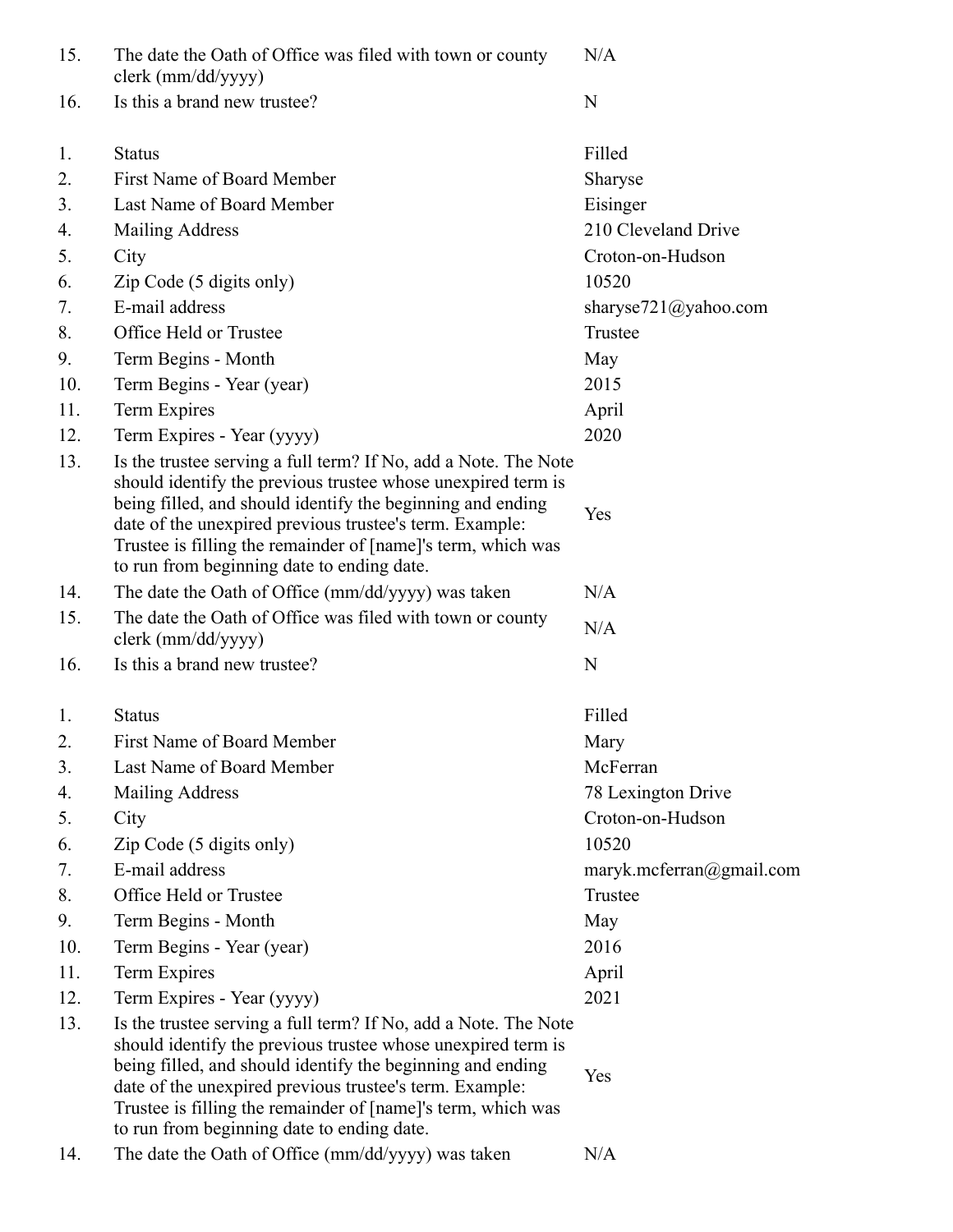| 15. | The date the Oath of Office was filed with town or county<br>clerk (mm/dd/yyyy)                                                                                                                                                                                                                                                                                        | N/A                    |
|-----|------------------------------------------------------------------------------------------------------------------------------------------------------------------------------------------------------------------------------------------------------------------------------------------------------------------------------------------------------------------------|------------------------|
| 16. | Is this a brand new trustee?                                                                                                                                                                                                                                                                                                                                           | $\mathbf N$            |
| 1.  | <b>Status</b>                                                                                                                                                                                                                                                                                                                                                          | Filled                 |
| 2.  | First Name of Board Member                                                                                                                                                                                                                                                                                                                                             | Lynn                   |
| 3.  | Last Name of Board Member                                                                                                                                                                                                                                                                                                                                              | Kauderer               |
| 4.  | <b>Mailing Address</b>                                                                                                                                                                                                                                                                                                                                                 | 6 Georgia Lane         |
| 5.  | City                                                                                                                                                                                                                                                                                                                                                                   | Croton-on-Hudson       |
| 6.  | Zip Code (5 digits only)                                                                                                                                                                                                                                                                                                                                               | 10520                  |
| 7.  | E-mail address                                                                                                                                                                                                                                                                                                                                                         | lynnk1@optonline.net   |
| 8.  | Office Held or Trustee                                                                                                                                                                                                                                                                                                                                                 | Secretary              |
| 9.  | Term Begins - Month                                                                                                                                                                                                                                                                                                                                                    | May                    |
| 10. | Term Begins - Year (year)                                                                                                                                                                                                                                                                                                                                              | 2018                   |
| 11. | Term Expires                                                                                                                                                                                                                                                                                                                                                           | April                  |
| 12. | Term Expires - Year (yyyy)                                                                                                                                                                                                                                                                                                                                             | 2023                   |
| 13. | Is the trustee serving a full term? If No, add a Note. The Note<br>should identify the previous trustee whose unexpired term is<br>being filled, and should identify the beginning and ending<br>date of the unexpired previous trustee's term. Example:<br>Trustee is filling the remainder of [name]'s term, which was<br>to run from beginning date to ending date. | Yes                    |
| 14. | The date the Oath of Office (mm/dd/yyyy) was taken                                                                                                                                                                                                                                                                                                                     | N/A                    |
| 15. | The date the Oath of Office was filed with town or county<br>clerk (mm/dd/yyyy)                                                                                                                                                                                                                                                                                        | N/A                    |
| 16. | Is this a brand new trustee?                                                                                                                                                                                                                                                                                                                                           | N                      |
| 1.  | <b>Status</b>                                                                                                                                                                                                                                                                                                                                                          | Filled                 |
| 2.  | <b>First Name of Board Member</b>                                                                                                                                                                                                                                                                                                                                      | Jane                   |
| 3.  | Last Name of Board Member                                                                                                                                                                                                                                                                                                                                              | Beller                 |
| 4.  | <b>Mailing Address</b>                                                                                                                                                                                                                                                                                                                                                 | 4 Munson Street        |
| 5.  | City                                                                                                                                                                                                                                                                                                                                                                   | Croton-on-Hudson       |
| 6.  | Zip Code (5 digits only)                                                                                                                                                                                                                                                                                                                                               | 10520                  |
| 7.  | E-mail address                                                                                                                                                                                                                                                                                                                                                         | jbella $11$ @gmail.com |
| 8.  | Office Held or Trustee                                                                                                                                                                                                                                                                                                                                                 | Trustee                |
| 9.  | Term Begins - Month                                                                                                                                                                                                                                                                                                                                                    | May                    |
| 10. | Term Begins - Year (year)                                                                                                                                                                                                                                                                                                                                              | 2019                   |
| 11. | Term Expires                                                                                                                                                                                                                                                                                                                                                           | April                  |
| 12. | Term Expires - Year (yyyy)                                                                                                                                                                                                                                                                                                                                             | 2024                   |
| 13. | Is the trustee serving a full term? If No, add a Note. The Note<br>should identify the previous trustee whose unexpired term is<br>being filled, and should identify the beginning and ending<br>date of the unexpired previous trustee's term. Example:<br>Trustee is filling the remainder of [name]'s term, which was<br>to run from beginning date to ending date. | Yes                    |
| 14. | The date the Oath of Office (mm/dd/yyyy) was taken                                                                                                                                                                                                                                                                                                                     | N/A                    |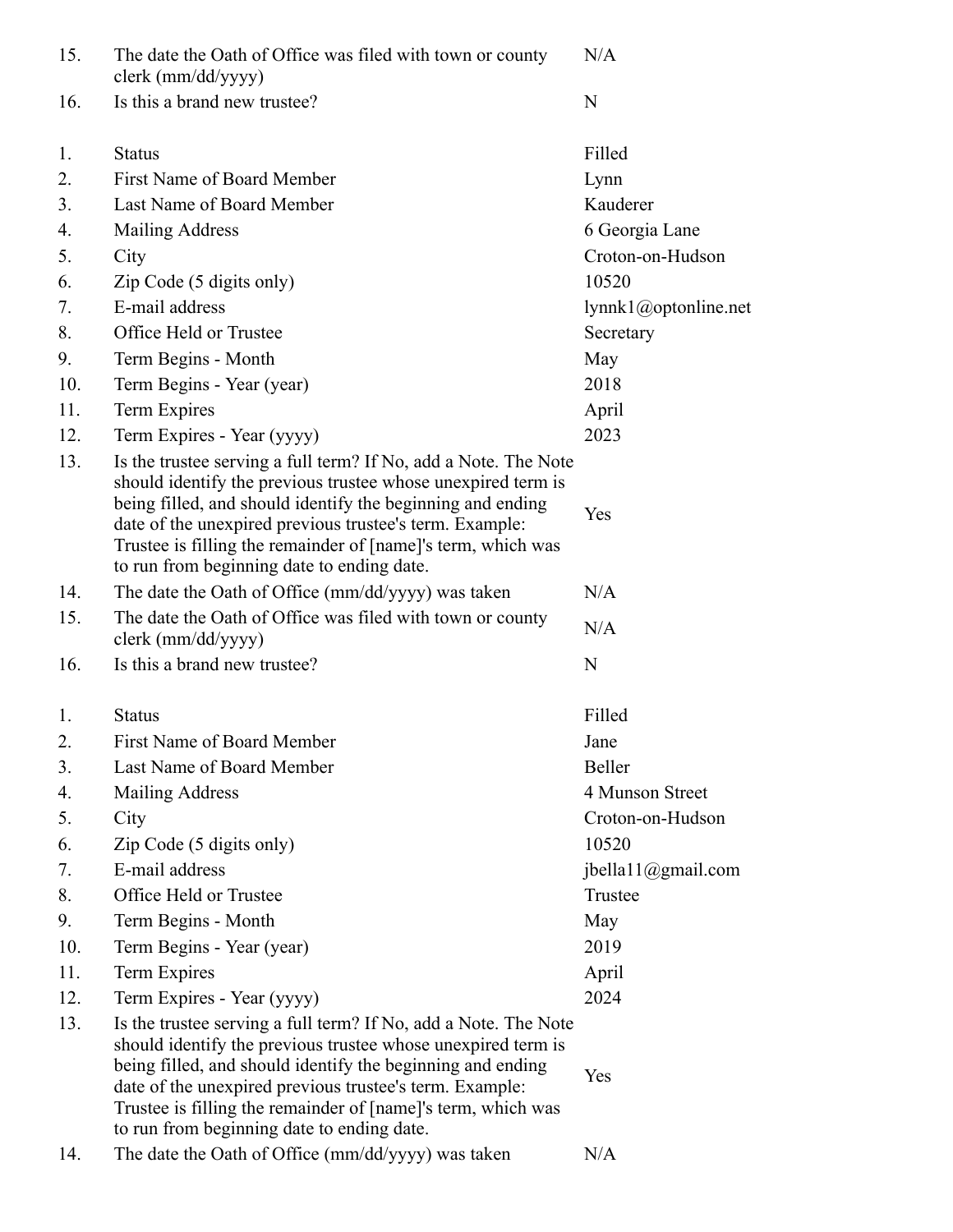| 15. | The date the Oath of Office was filed with town or county<br>clerk (mm/dd/yyyy)                                                                                                                                                                                                                                                                                        | N/A                       |
|-----|------------------------------------------------------------------------------------------------------------------------------------------------------------------------------------------------------------------------------------------------------------------------------------------------------------------------------------------------------------------------|---------------------------|
| 16. | Is this a brand new trustee?                                                                                                                                                                                                                                                                                                                                           | Y                         |
| 1.  | <b>Status</b>                                                                                                                                                                                                                                                                                                                                                          | Filled                    |
| 2.  | <b>First Name of Board Member</b>                                                                                                                                                                                                                                                                                                                                      | Barry                     |
| 3.  | Last Name of Board Member                                                                                                                                                                                                                                                                                                                                              | Feinberg                  |
| 4.  | <b>Mailing Address</b>                                                                                                                                                                                                                                                                                                                                                 | 45 Truesdale Dr.          |
| 5.  | City                                                                                                                                                                                                                                                                                                                                                                   | Croton-on-Hudson          |
| 6.  | Zip Code (5 digits only)                                                                                                                                                                                                                                                                                                                                               | 10520                     |
| 7.  | E-mail address                                                                                                                                                                                                                                                                                                                                                         | $bm(\widehat{a})$ aol.com |
| 8.  | Office Held or Trustee                                                                                                                                                                                                                                                                                                                                                 | Trustee                   |
| 9.  | Term Begins - Month                                                                                                                                                                                                                                                                                                                                                    | May                       |
| 10. | Term Begins - Year (year)                                                                                                                                                                                                                                                                                                                                              | 2019                      |
| 11. | Term Expires                                                                                                                                                                                                                                                                                                                                                           | April                     |
| 12. | Term Expires - Year (yyyy)                                                                                                                                                                                                                                                                                                                                             | 2024                      |
| 13. | Is the trustee serving a full term? If No, add a Note. The Note<br>should identify the previous trustee whose unexpired term is<br>being filled, and should identify the beginning and ending<br>date of the unexpired previous trustee's term. Example:<br>Trustee is filling the remainder of [name]'s term, which was<br>to run from beginning date to ending date. | Yes                       |
| 14. | The date the Oath of Office (mm/dd/yyyy) was taken                                                                                                                                                                                                                                                                                                                     | N/A                       |
| 15. | The date the Oath of Office was filed with town or county<br>clerk (mm/dd/yyyy)                                                                                                                                                                                                                                                                                        | N/A                       |
| 16. | Is this a brand new trustee?                                                                                                                                                                                                                                                                                                                                           | N                         |
|     | <b>Trustee Education</b>                                                                                                                                                                                                                                                                                                                                               |                           |
| 1.  | <b>Trustee Name</b>                                                                                                                                                                                                                                                                                                                                                    | Leslie Ellis              |
| 2.  | Has the trustee participated in trustee education in the last<br>calendar year (2019)?                                                                                                                                                                                                                                                                                 | Y                         |
| 1.  | <b>Trustee Name</b>                                                                                                                                                                                                                                                                                                                                                    | Marianne Merola           |
| 2.  | Has the trustee participated in trustee education in the last<br>calendar year (2019)?                                                                                                                                                                                                                                                                                 | Y                         |
| 1.  | <b>Trustee Name</b>                                                                                                                                                                                                                                                                                                                                                    | Mary McFerran             |
| 2.  | Has the trustee participated in trustee education in the last<br>calendar year (2019)?                                                                                                                                                                                                                                                                                 | N                         |
| 1.  | <b>Trustee Name</b>                                                                                                                                                                                                                                                                                                                                                    | Adora Lam                 |
| 2.  | Has the trustee participated in trustee education in the last<br>calendar year (2019)?                                                                                                                                                                                                                                                                                 | Y                         |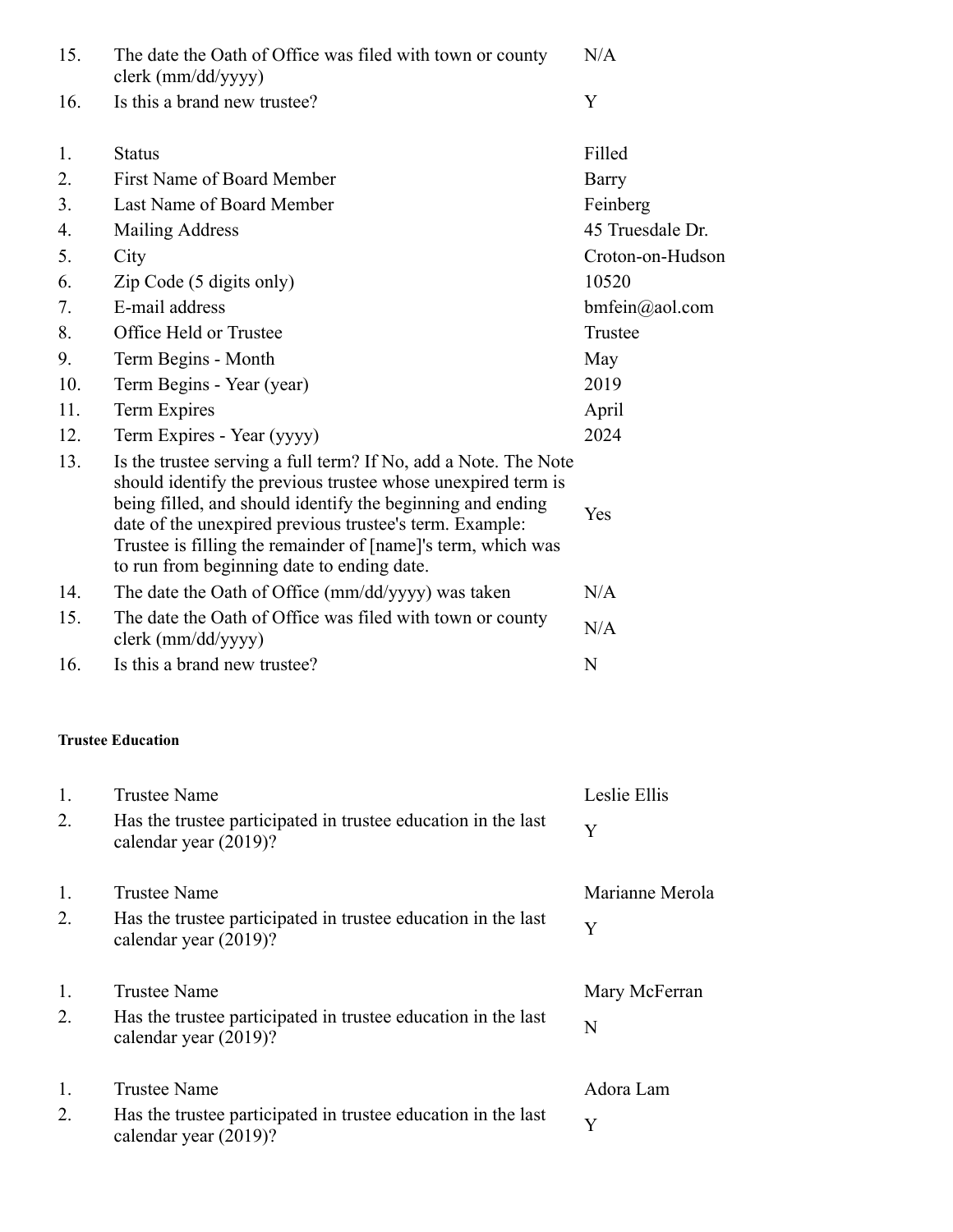| 1.<br>2. | Trustee Name<br>Has the trustee participated in trustee education in the last<br>calendar year (2019)?        | <b>Sharyse Eisinger</b><br>Y |
|----------|---------------------------------------------------------------------------------------------------------------|------------------------------|
| 1.<br>2. | <b>Trustee Name</b><br>Has the trustee participated in trustee education in the last<br>calendar year (2019)? | Barry Feinberg<br>Y          |
| 1.<br>2. | <b>Trustee Name</b><br>Has the trustee participated in trustee education in the last<br>calendar year (2019)? | <b>Susan Ranis</b><br>Y      |
| 1.<br>2. | <b>Trustee Name</b><br>Has the trustee participated in trustee education in the last<br>calendar year (2019)? | Lynn Kauderer<br>N           |

# **11. OPERATING FUNDS RECEIPTS**

#### **Local Public Funds/System Cash Grants/Other State Aid**

Report financial data based on the fiscal reporting year reported in Part 1. *ROUND TO THE NEAREST DOLLAR*. Please click here to read general instructions before completing this section.

#### **LOCAL PUBLIC FUNDS**

Specify by name the municipalities or school districts which are the source of funds.

| 11.1 | Does the library receive any local public funds? If yes,<br>complete one record for each taxing authority; if no, go to<br>question 11.3. | Y                                                  |
|------|-------------------------------------------------------------------------------------------------------------------------------------------|----------------------------------------------------|
| 1.   | Source of Funds                                                                                                                           | <b>School District</b>                             |
| 2.   | Name of funding County, Municipality or School District                                                                                   | Croton Harmon Union Free<br><b>School District</b> |
| 3.   | Amount                                                                                                                                    | \$869,674                                          |
| 4.   | Subject to public vote held in reporting year or in a previous<br>reporting year(s).                                                      | Y                                                  |
| 5.   | Written Contractual Agreement                                                                                                             | N/A                                                |
| 1.   | Source of Funds                                                                                                                           | Town                                               |
| 2.   | Name of funding County, Municipality or School District                                                                                   | Town of Cortlandt                                  |
| 3.   | Amount                                                                                                                                    | \$13,091                                           |
| 4.   | Subject to public vote held in reporting year or in a previous<br>reporting year(s).                                                      | N                                                  |
| 5.   | Written Contractual Agreement                                                                                                             | Y                                                  |
| 11.2 | <b>TOTAL LOCAL PUBLIC FUNDS</b>                                                                                                           | \$882,765                                          |

#### **SYSTEM CASH GRANTS TO MEMBER LIBRARY**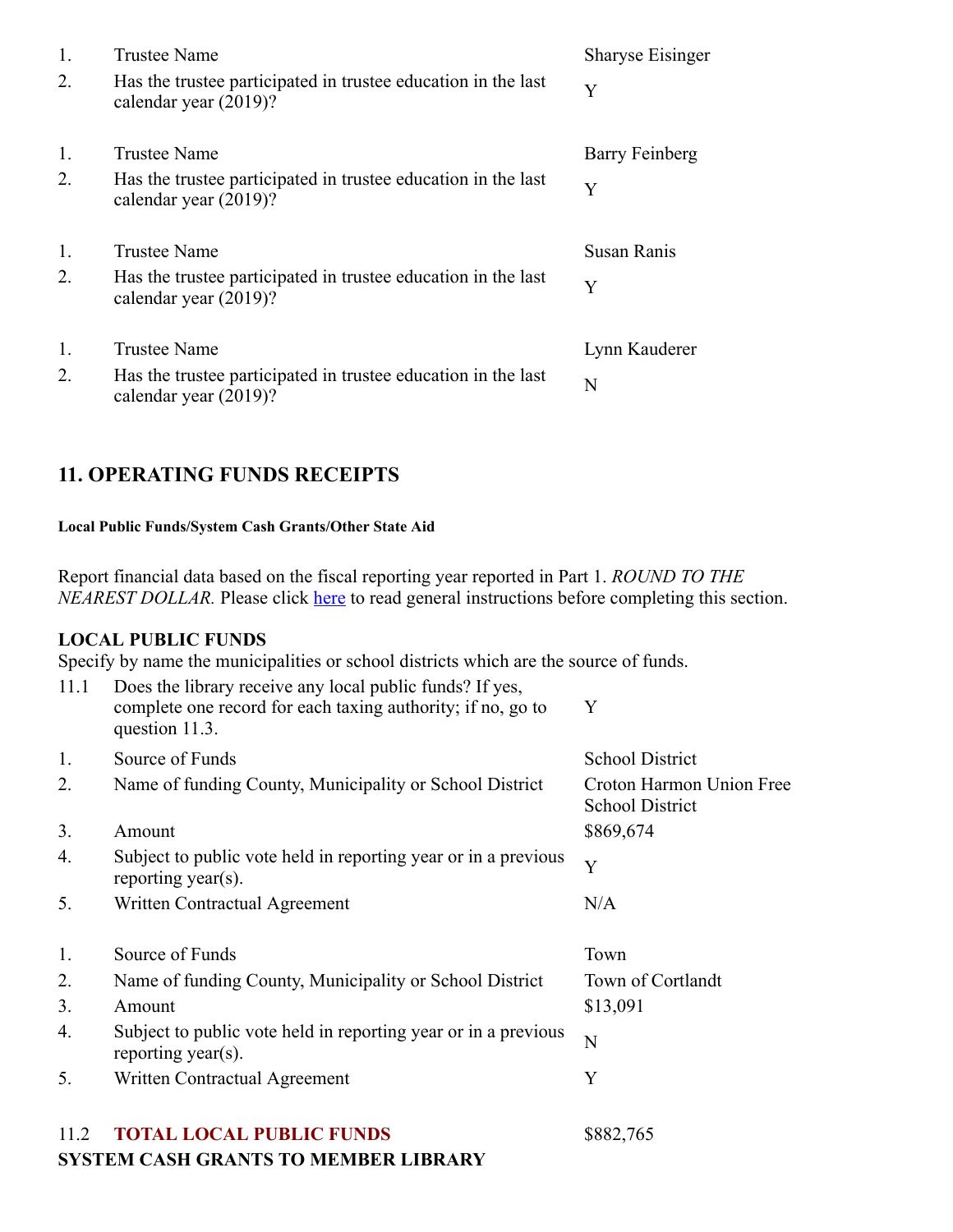| 11.3                         | Local Library Services Aid (LLSA)                                                                                                                                        | \$2,495     |  |
|------------------------------|--------------------------------------------------------------------------------------------------------------------------------------------------------------------------|-------------|--|
| 11.4                         | Central Library Aid (CLDA and/or CBA)                                                                                                                                    | \$0         |  |
| 11.5                         | Additional State Aid received from the System                                                                                                                            | \$16,389    |  |
| 11.6                         | Federal Aid received from the System                                                                                                                                     | \$0         |  |
| 11.7                         | <b>Other Cash Grants</b>                                                                                                                                                 | \$0         |  |
| 11.8                         | <b>TOTAL SYSTEM CASH GRANTS (Add Questions 11.3,</b><br>11.4, 11.5, 11.6 and 11.7)                                                                                       | \$18,884    |  |
|                              | <b>OTHER STATE AID</b>                                                                                                                                                   |             |  |
| 11.9                         | State Aid other than LLSA, Central Library Aid (CLDA<br>and/or CBA), or other State Aid reported as system cash<br>grants                                                | \$17,742    |  |
|                              | <b>Federal Aid/Other Receipts</b>                                                                                                                                        |             |  |
|                              | <b>FEDERAL AID FOR LIBRARY OPERATION</b>                                                                                                                                 |             |  |
|                              | 11.10 LSTA                                                                                                                                                               | \$0         |  |
|                              | 11.11 Other Federal Aid                                                                                                                                                  | \$0         |  |
|                              | 11.12 <b>TOTAL FEDERAL AID</b> (Add Questions 11.10 and 11.11)                                                                                                           | \$0         |  |
|                              | 11.13 CONTRACTS WITH PUBLIC LIBRARIES AND/OR<br>PUBLIC LIBRARY SYSTEMS IN NEW YORK STATE                                                                                 | \$0         |  |
|                              | <b>OTHER RECEIPTS</b>                                                                                                                                                    |             |  |
|                              | 11.14 Gifts and Endowments                                                                                                                                               | \$4,971     |  |
|                              | 11.15 Fund Raising                                                                                                                                                       | \$30,000    |  |
|                              | 11.16 Income from Investments                                                                                                                                            | \$15,299    |  |
|                              | 11.17 Library Charges                                                                                                                                                    | \$13,816    |  |
|                              | 11.18 Other                                                                                                                                                              | \$2,106     |  |
|                              | 11.19 <b>TOTAL OTHER RECEIPTS</b> (Add Questions 11.14, 11.15,<br>11.16, 11.17 and 11.18)                                                                                | \$66,192    |  |
|                              | 11.20 TOTAL OPERATING FUND RECEIPTS (Add Questions<br>11.2, 11.8, 11.9, 11.12, 11.13 and 11.19)                                                                          | \$985,583   |  |
|                              | 11.21 BUDGET LOANS                                                                                                                                                       | \$0         |  |
| <b>Transfers/Grant Total</b> |                                                                                                                                                                          |             |  |
|                              | <b>TRANSFERS</b>                                                                                                                                                         |             |  |
|                              | 11.22 From Capital Fund (Same as Question 14.8)                                                                                                                          | \$0         |  |
|                              | 11.23 From Other Funds                                                                                                                                                   | \$0         |  |
|                              | 11.24 <b>TOTAL TRANSFERS</b> (Add Questions 11.22 and 11.23)                                                                                                             | \$0         |  |
|                              | 11.25 BALANCE IN OPERATING FUND - Beginning Balance for<br>Fiscal Year Ending 2019 (Same as Question 12.40 of previous \$902,685<br>year if fiscal year has not changed) |             |  |
|                              | 11.26 GRAND TOTAL RECEIPTS, BUDGET LOANS,<br><b>TRANSFERS AND BALANCE</b> (Add Questions 11.20,                                                                          | \$1,888,268 |  |

11.21, 11.24 and 11.25; Same as Question 12.41)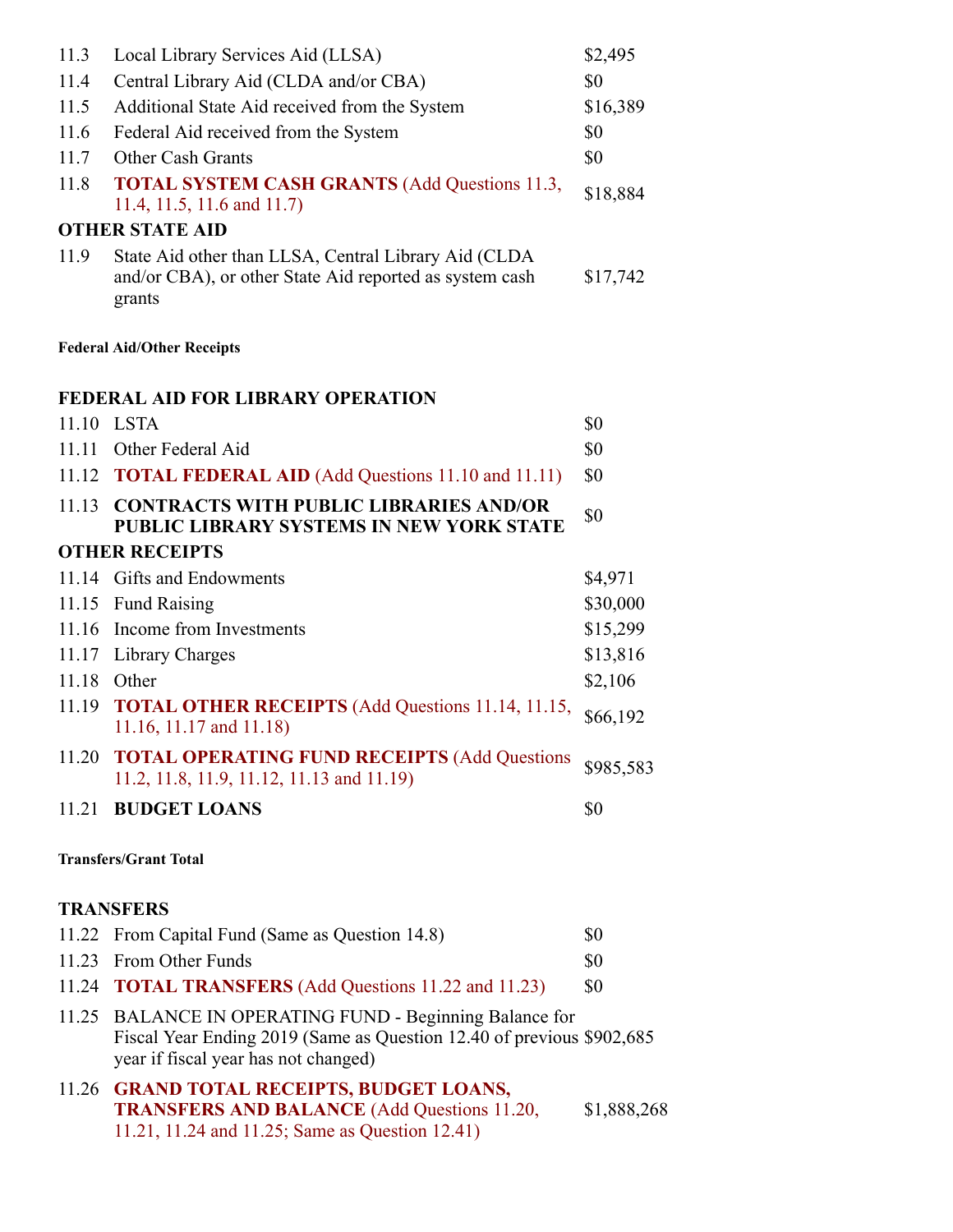# **12. OPERATING FUND DISBURSEMENTS**

**Staff/Collection/Capital/Operation and Maintenance/Miscellaneous**

**Report financial data based on the fiscal reporting year reported in Part 1. ROUND TO THE NEAREST DOLLAR. Please click here to read general instructions before completing this section.**

### **STAFF EXPENDITURES**

#### **Salaries & Wages Paid from Library Funds**

| 12.1  | Certified Librarians                                                                     | \$257,134 |
|-------|------------------------------------------------------------------------------------------|-----------|
| 12.2  | Other Staff                                                                              | \$273,856 |
| 12.3  | <b>Total Salaries &amp; Wages Expenditures (Add Questions 12.1)</b><br>and $12.2$ )      | \$530,990 |
| 12.4  | <b>Employee Benefits Expenditures</b>                                                    | \$69,551  |
| 12.5  | <b>Total Staff Expenditures (Add Questions 12.3 and 12.4)</b>                            | \$600,541 |
|       | <b>COLLECTION EXPENDITURES</b>                                                           |           |
| 12.6  | <b>Print Materials Expenditures</b>                                                      | \$47,948  |
| 12.7  | <b>Electronic Materials Expenditures</b>                                                 | \$9,016   |
| 12.8  | <b>Other Materials Expenditures</b>                                                      | \$3,090   |
| 12.9  | <b>Total Collection Expenditures (Add Questions 12.6, 12.7</b><br>and 12.8)              | \$60,054  |
|       | <b>CAPITAL EXPENDITURES FROM OPERATING FUNDS</b>                                         |           |
|       | 12.10 From Local Public Funds (71PF)                                                     | \$0       |
| 12.11 | From Other Funds (71OF)                                                                  | \$3,021   |
| 12.12 | <b>Total Capital Expenditures (Add Questions 12.10 and</b><br>12.11)                     | \$3,021   |
|       |                                                                                          |           |
|       | <b>OPERATION AND MAINTENANCE OF BUILDINGS</b>                                            |           |
|       | <b>Repairs to Building &amp; Building Equipment</b>                                      |           |
|       | 12.13 From Local Public Funds (72PF)                                                     | \$2,100   |
|       | 12.14 From Other Funds (72OF)                                                            | \$0       |
|       | 12.15 Total Repairs (Add Questions 12.13 and 12.14)                                      | \$2,100   |
| 12.16 | Other Disbursements for Operation & Maintenance of<br><b>Buildings</b>                   | \$78,676  |
| 12.17 | <b>Total Operation &amp; Maintenance of Buildings (Add</b><br>Questions 12.15 and 12.16) | \$80,776  |
|       | <b>MISCELLANEOUS EXPENSES</b>                                                            |           |
|       | 12.18 Office and Library Supplies                                                        | \$27,416  |
| 12.19 | Telecommunications                                                                       | \$2,192   |
| 12.20 | <b>Binding Expenses</b>                                                                  | \$0       |
| 12.21 | Postage and Freight                                                                      | \$973     |
| 12.22 | Professional & Consultant Fees                                                           | \$48,535  |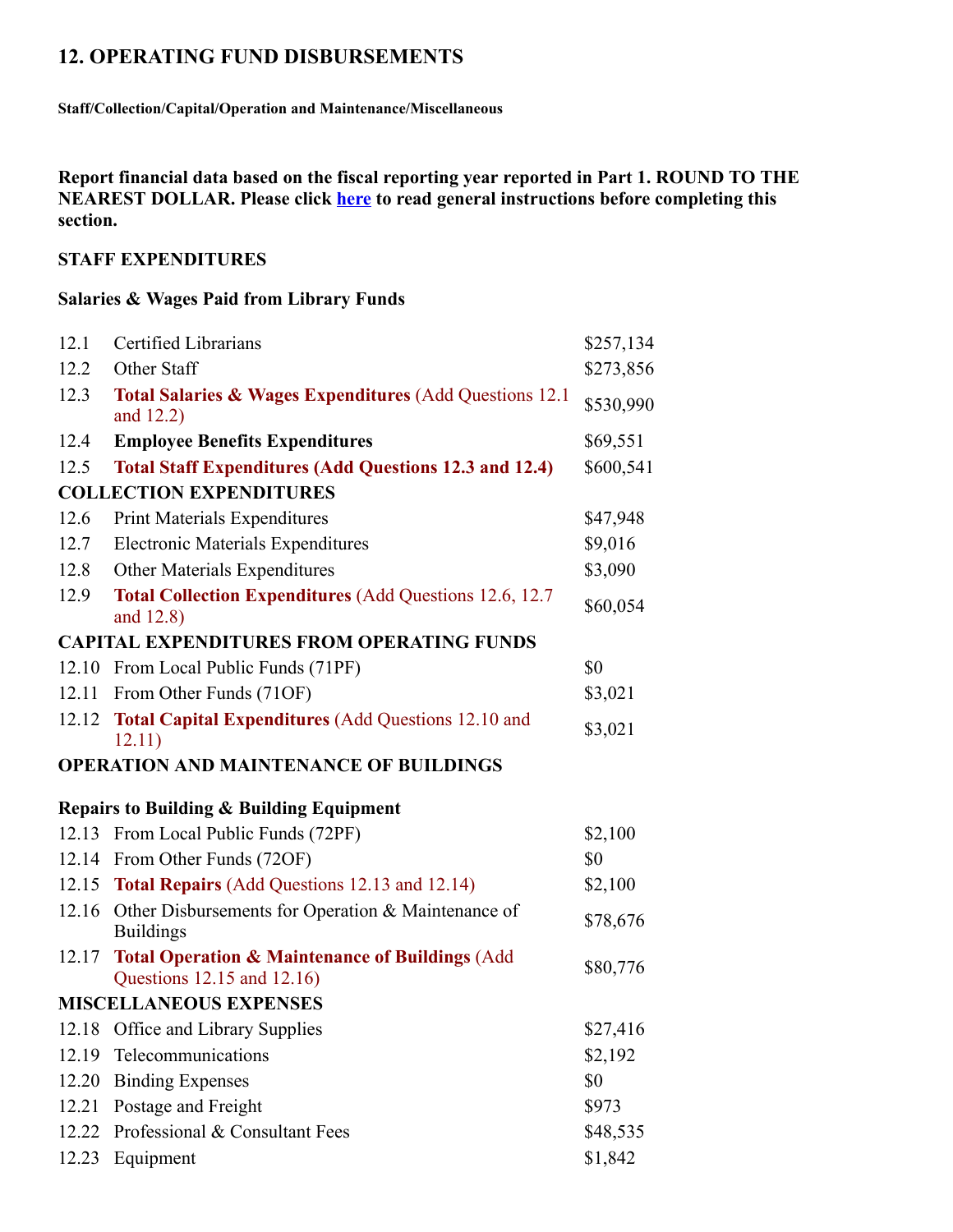|  | 12.24 Other Miscellaneous | \$4,287 |
|--|---------------------------|---------|
|--|---------------------------|---------|

12.25 **Total Miscellaneous Expenses** (Add Questions 12.18, 12.19, 12.20, 12.21, 12.22, 12.23 and 12.24) \$85,245

**Contracts/Debt Service/Transfers/Grand Total**

#### 12.26 **CONTRACTS WITH PUBLIC LIBRARIES AND/OR PUBLIC LIBRARY SYSTEMS IN NEW YORK STATE** \$52,235 **DEBT SERVICE**

### **Capital Purposes Loans (Principal and Interest)**

|             | 12.27 From Local Public Funds (73PF)                            | \$0       |
|-------------|-----------------------------------------------------------------|-----------|
|             | 12.28 From Other Funds (73OF)                                   | \$0       |
|             | 12.29 Total (Add Questions 12.27 and 12.28)                     | \$0       |
| Other Loans |                                                                 |           |
|             | 12.30 Budget Loans (Principal and Interest)                     | \$0       |
|             | 12.31 Short-Term Loans                                          | \$0       |
|             | 12.32 Total Debt Service (Add Questions 12.29, 12.30 and 12.31) | \$0       |
|             | 12.33 TOTAL OPERATING FUND DISBURSEMENTS (Add                   | \$881,872 |
|             | Questions 12.5, 12.9, 12.12, 12.17, 12.25, 12.26 and 12.32)     |           |
|             | <b>TRANSFERS</b>                                                |           |

### **Transfers to Capital Fund**

|       | 12.34 From Local Public Funds (76PF)                                                                                                                                                                                                                     | \$0                     |
|-------|----------------------------------------------------------------------------------------------------------------------------------------------------------------------------------------------------------------------------------------------------------|-------------------------|
|       | 12.35 From Other Funds (76OF)                                                                                                                                                                                                                            | \$0                     |
|       | 12.36 Total Transfers to Capital Fund (Add Questions 12.34 and<br>12.35; same as Question $13.8$ )                                                                                                                                                       | \$0                     |
|       | 12.37 Transfer to Other Funds                                                                                                                                                                                                                            | \$0                     |
|       | 12.38 <b>TOTAL TRANSFERS</b> (Add Questions 12.36 and 12.37)                                                                                                                                                                                             | \$0                     |
|       | 12.39 TOTAL DISBURSEMENTS AND TRANSFERS (Add<br>Questions 12.33 and 12.38)                                                                                                                                                                               | \$881,872               |
|       | 12.40 BALANCE IN OPERATING FUND - Ending Balance for the<br>Fiscal Year Ending 2019                                                                                                                                                                      | \$1,006,396             |
|       | 12.41 GRAND TOTAL DISBURSEMENTS, TRANSFERS &<br><b>BALANCE</b> (Add Questions 12.39 and 12.40; same as<br>Question 11.26)                                                                                                                                | \$1,888,268             |
|       | <b>ASSURANCE</b>                                                                                                                                                                                                                                         |                         |
|       | 12.42 The Library operated in accordance with all provisions of<br>Education Law and the Regulations of the Commissioner, and $06/18/2020$<br>assures that the "Annual Report" was reviewed and accepted<br>by the Library Board on (date - mm/dd/yyyy). |                         |
|       | <b>FISCAL AUDIT</b>                                                                                                                                                                                                                                      |                         |
|       | 12.43 Last audit performed (mm/dd/yyyy)                                                                                                                                                                                                                  | 07/01/2019              |
| 12.44 | Time period covered by this audit (mm/dd/yyyy) -<br>(mm/dd/yyyy)                                                                                                                                                                                         | 07/01/2018-06/30/2019   |
| 12.45 | Indicate type of audit (select one):                                                                                                                                                                                                                     | Private Accounting Firm |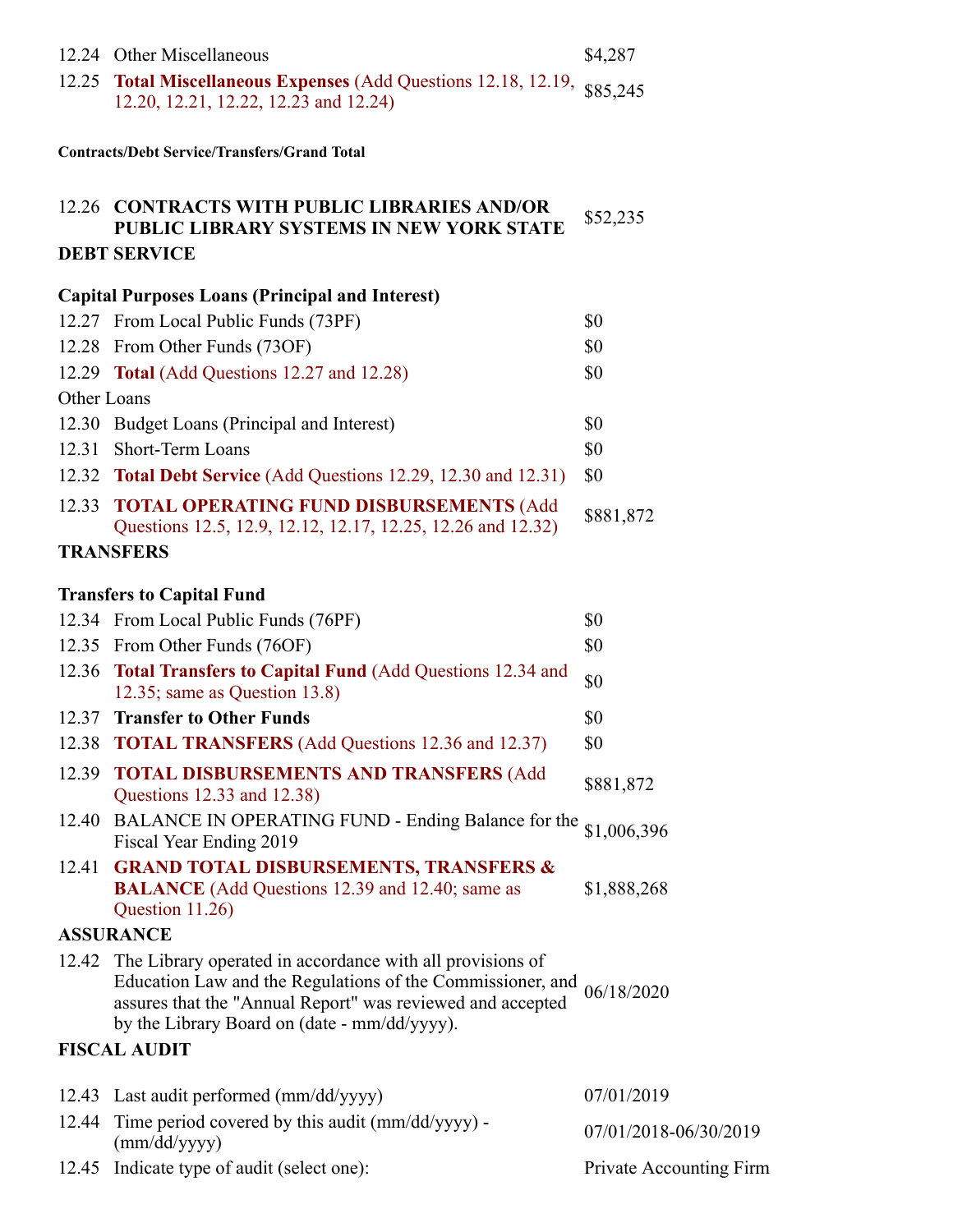### **CAPITAL FUND**

12.46 Does the library have a Capital Fund? Enter Y for Yes, N for No. If No, stop here. If Yes, complete the Capital Fund Report. Y

### **13. CAPITAL FUND RECEIPTS**

Report financial data based on the fiscal year reported in Part 1. *ROUND TO THE NEAREST DOLLAR*. Please click **here** to read general instructions before completing this section.

### **REVENUES FROM LOCAL SOURCES**

| 13.1  | <b>Revenues from Local Government Sources</b>                                                                                                                    | \$0      |
|-------|------------------------------------------------------------------------------------------------------------------------------------------------------------------|----------|
| 13.2  | All Other Revenues from Local Sources                                                                                                                            | \$0      |
| 13.3  | <b>Total Revenues from Local Sources (Add Questions 13.1)</b><br>and $13.2$ )                                                                                    | \$0      |
|       | <b>STATE AID FOR CAPITAL PROJECTS</b>                                                                                                                            |          |
| 13.4  | <b>State Aid Received for Construction</b>                                                                                                                       | \$17,742 |
| 13.5  | Other State Aid                                                                                                                                                  | \$0      |
| 13.6  | <b>Total State Aid (Add Questions 13.4 and 13.5)</b>                                                                                                             | \$17,742 |
|       | <b>FEDERAL AID FOR CAPITAL PROJECTS</b>                                                                                                                          |          |
| 13.7  | <b>TOTAL FEDERAL AID</b>                                                                                                                                         | \$0      |
|       | <b>INTERFUND REVENUE</b>                                                                                                                                         |          |
| 13.8  | Transfer from Operating Fund (Same as Question 12.36)                                                                                                            | \$0      |
| 13.9  | <b>TOTAL REVENUES</b> (Add Questions 13.3, 13.6, 13.7 and<br>13.8)                                                                                               | \$17,742 |
| 13.10 | <b>NON-REVENUE RECEIPTS</b>                                                                                                                                      | \$0      |
| 13.11 | <b>TOTAL CASH RECEIPTS</b> (Add Questions 13.9 and 13.10) \$17,742                                                                                               |          |
| 13.12 | BALANCE IN CAPITAL FUND - Beginning Balance for<br>Fiscal Year Ending 2019 (Same as Question 14.11 of previous \$19,159<br>year, if fiscal year has not changed) |          |
| 13.13 | <b>TOTAL CASH RECEIPTS AND BALANCE(Add</b><br>Questions 13.11 and 13.12; same as Question 14.12)                                                                 | \$36,901 |

# **14. CAPITAL FUND DISBURSEMENTS**

**Report financial data based on the fiscal reporting year reported in Part 1. ROUND TO THE NEAREST DOLLAR. Please click here to read general instructions before completing this section.**

#### **PROJECT EXPENDITURES**

| 14.1 | Construction                                                 | \$0 |
|------|--------------------------------------------------------------|-----|
|      | 14.2 Incidental Construction                                 | \$0 |
|      | <b>Other Disbursements</b>                                   |     |
|      | 14.3 Purchase of Buildings                                   | \$0 |
| 14.4 | Interest                                                     | \$0 |
|      | 14.5 Collection Expenditures                                 | \$0 |
|      | 14.6 Total Other Disbursements (Add Questions 14.3, 14.4 and | \$0 |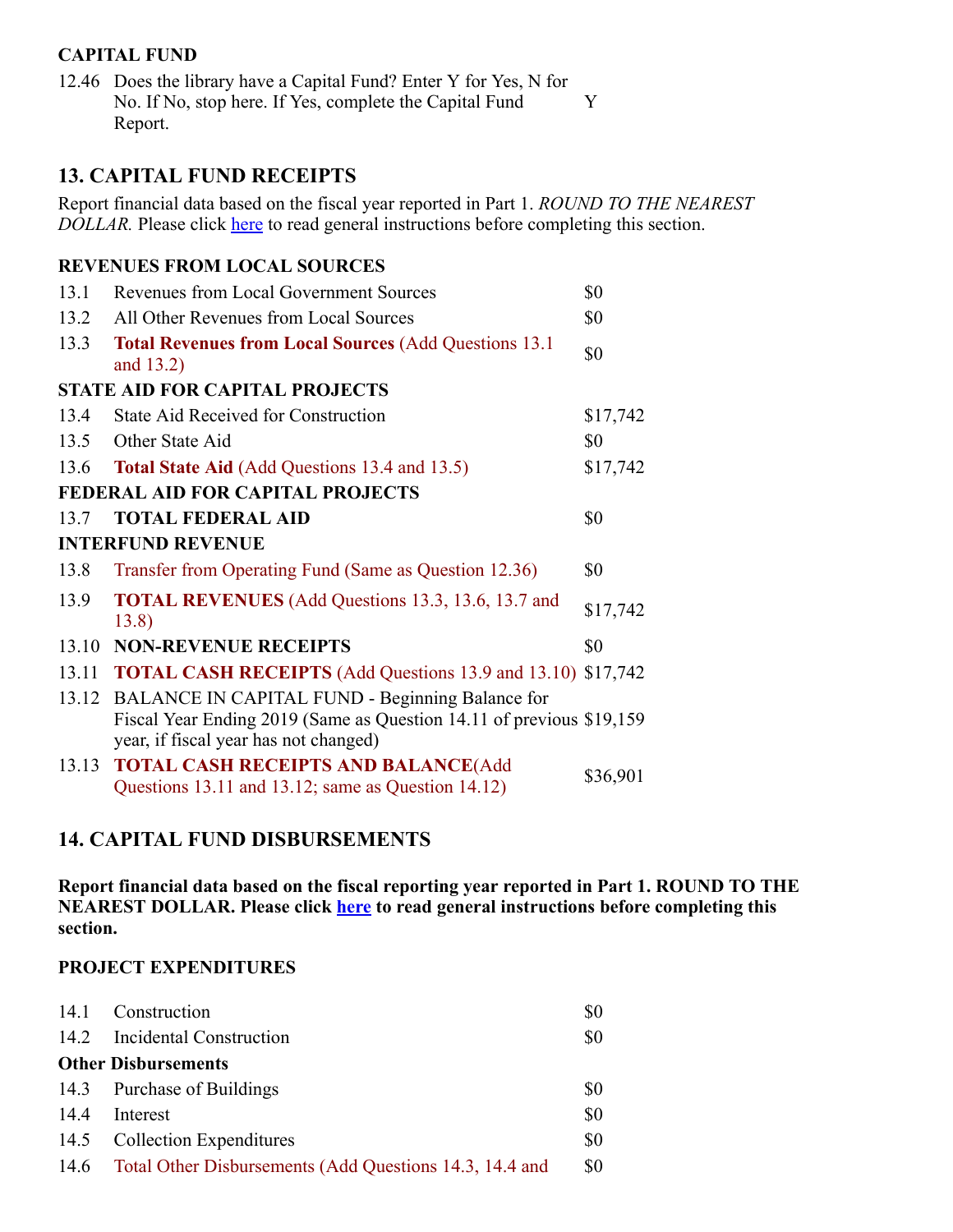|       | 14.5)                                                                                                   |          |
|-------|---------------------------------------------------------------------------------------------------------|----------|
| 14.7  | <b>TOTAL PROJECT EXPENDITURES (Add Questions</b><br>14.1, 14.2 and 14.6)                                | \$0      |
| 14.8  | <b>TRANSFER TO OPERATING FUND (Same as Question</b><br>11.22)                                           | \$0      |
| 14.9  | <b>NON-PROJECT EXPENDITURES</b>                                                                         | \$0      |
| 14.10 | <b>TOTAL CASH DISBURSEMENTS AND TRANSFERS</b><br>(Add Questions 14.7, 14.8 and 14.9)                    | \$0      |
| 14.11 | <b>BALANCE IN CAPITAL FUND - Ending Balance for the</b><br>Fiscal Year Ending 2019                      | \$36,901 |
|       | 14.12 TOTAL CASH DISBURSEMENTS AND BALANCE<br>$(Add Questions 14.10 and 14.11; same as Question 13.13)$ | \$36,901 |

# **15. CENTRAL LIBRARIES**

PART 15 EXISTS FOR THE CENTRAL/CO-CENTRAL LIBRARIES ONLY. PLEASE PROCEED TO SECTION 16. FEDERAL TOTALS AND CONTINUE ON WITH YOUR **SURVEY** 

### **16. FEDERAL TOTALS**

All questions in Part 16 are calculated, locked fields.

*Note:* See instructions for definitions and calculations of each of these Federal Totals.

| 16.1  | <b>Total ALA-MLS</b>                                                                | 4.03      |
|-------|-------------------------------------------------------------------------------------|-----------|
| 16.2  | <b>Total Librarians</b>                                                             | 4.91      |
| 16.3  | All Other Paid Staff                                                                | 7.44      |
| 16.4  | <b>Total Paid Employees</b>                                                         | 12.35     |
| 16.5  | <b>State Government Revenue</b>                                                     | \$36,626  |
| 16.6  | <b>Federal Government Revenue</b>                                                   | \$0       |
| 16.7  | <b>Other Operating Revenue</b>                                                      | \$66,192  |
| 16.8  | <b>Total Operating Revenue</b>                                                      | \$985,583 |
| 16.9  | <b>Other Operating Expenditures</b>                                                 | \$218,256 |
| 16.10 | <b>Total Operating Expenditures</b>                                                 | \$878,851 |
| 16.11 | <b>Total Capital Expenditures</b>                                                   | \$3,021   |
| 16.12 | <b>Print Materials</b>                                                              | 69,113    |
| 16.13 | <b>Total Registered Borrowers</b>                                                   | 5,364     |
| 16.14 | <b>Other Capital Revenue and Receipts</b>                                           | \$0       |
| 16.15 | Total Number of Internet Terminals Used by the General<br>Public                    | 12        |
| 16.16 | Total Uses (sessions) of Public Internet Computers Per Year                         | 6,006     |
| 16.17 | Total Wireless Sessions Provided by the Library Wireless<br><b>Service Per Year</b> | 13,903    |
| 16.18 | <b>Total Capital Revenue</b>                                                        | \$17,742  |

# **17. FOR NEW YORK STATE LIBRARY USE ONLY**

| $17.1$ <i>LIB ID</i>                | 8800661650 |
|-------------------------------------|------------|
| 17.2 Interlibrary Relationship Code | <b>ME</b>  |